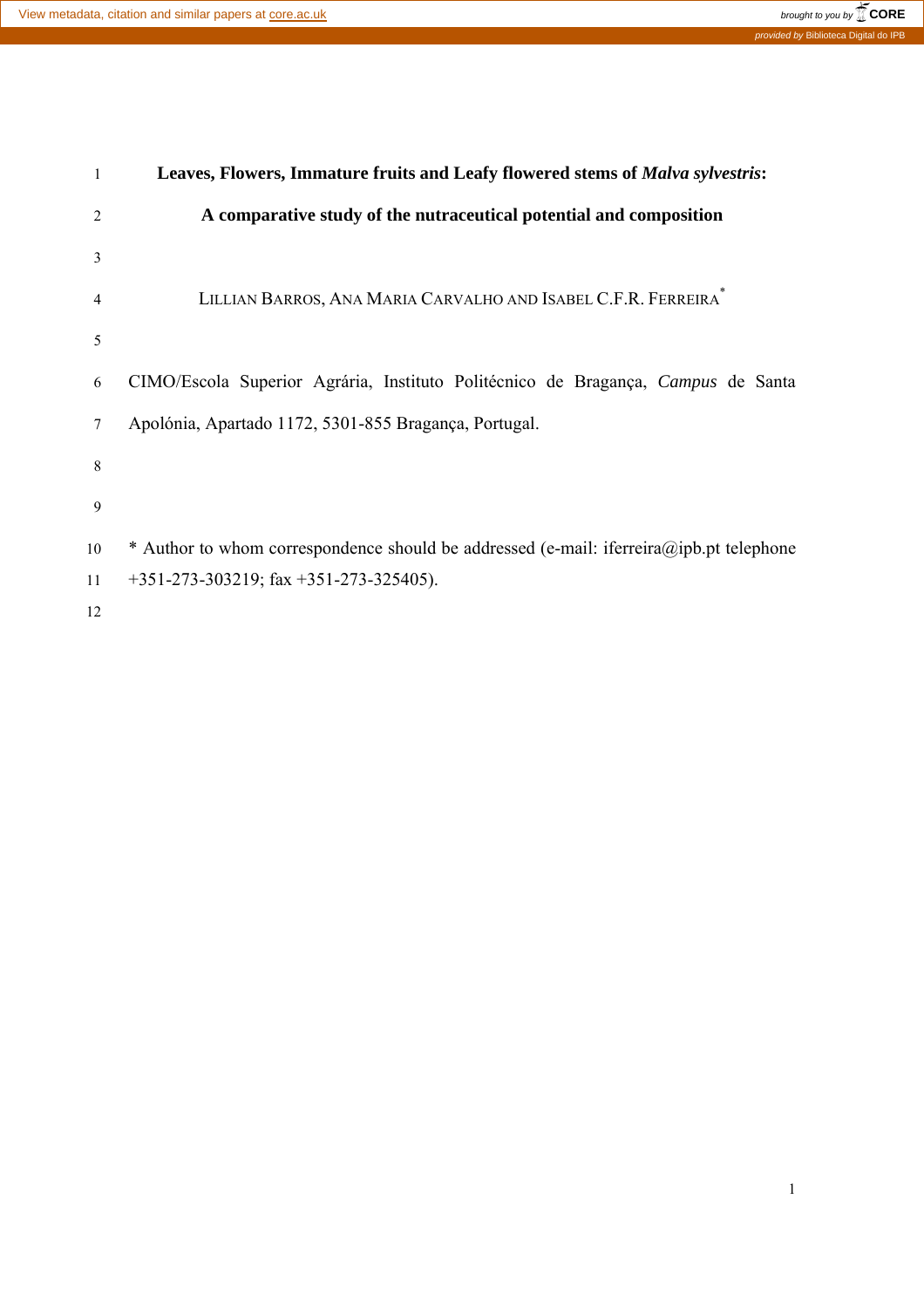#### 13 **Abstract**

14 *Malva sylvestris* is widely used in Mediterranean and European traditional medicine and 15 ethnoveterinary for the treatment of external and internal inflammation, as well as injuries. 16 Moreover, its use is not only limited to therapeutic purposes; the species is also locally 17 regarded as a food wild herb. Considering that antioxidants and free radical scavengers can 18 exert also an anti-inflammatory effect, the extracts of different parts of the medicinal/edible 19 plant *M. sylvestris* (leaves, flowers, immature fruits and leafy flowered stems) were 20 compared for their nutraceutical potential (antioxidant properties) and chemical 21 composition. Particularly, mallow leaves revealed very strong antioxidant properties 22 including radical scavenging activity ( $EC_{50} = 0.43$  mg/mL), reducing power (0.07 mg/mL) 23 and lipid peroxidation inhibition in lipossomes (0.04 mg/mL) and brain cells homogenates 24 (0.09 mg/mL). This part of the plant is also the richest in nutraceuticals such as powerful 25 antioxidants (phenols, flavonoids, carotenoids, and tocopherols), unsaturated fatty acids 26 (eg. α-linolenic acid), and minerals measured in ash content.

27

28 *Keywords: Malva sylvestris*; Portuguese Ethnobotany; Leaves; Flowers and stems; Fruits; 29 Nutraceuticals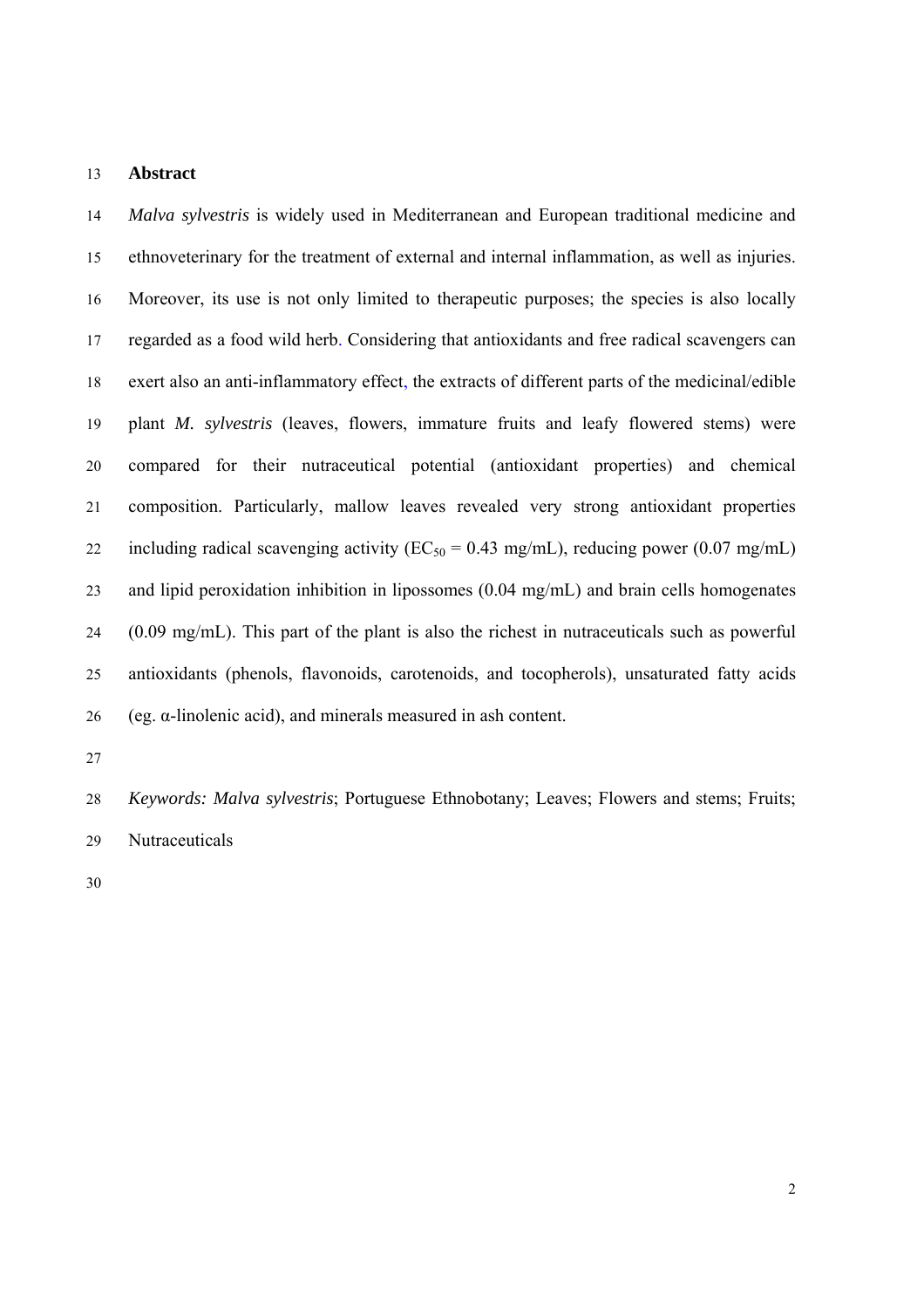#### 31 **1. Introduction**

32

33 Antioxidant defences are essential for survival. They include antioxidant enzymes 34 (superoxide dismutases, catalase), sulphydryl groups as in glutathione, and glutathione-35 associated enzymes such as peroxidises and transferases. These defences maintain the 36 balance between essential oxidative processes and reactive oxygen-mediated cell 37 regulation, and an excessive production of free radicals that constitutes oxidative stress. So 38 do we need antioxidants from the diet as well? The evidence from large-scale intervention 39 studies is that pure antioxidants may do more harm than good. Epidemiological evidence 40 still indicates that plant-derived foods can protect against cancer and cardiovascular disease 41 (Collins, 2009).

42 *Malva sylvestris* L. (Malvaceae), usually known as common mallow, is native to Europe, 43 North Africa and Asia, and its traditional use has been documented since a long-time ago, 44 although little clinical evidence is available. The Greeks and Romans claimed for its 45 emollient and laxative properties and several ethnobotanical surveys conducted in Europe 46 (**Table 1**) highlight the potential of such neglected local resource, which use is today at the 47 brink of disappearance. Roots, shoots, leaves, flowers, fruits, and seeds are applied in 48 infusions, decoctions, poultices, liniments, lotions, baths and gargles (Camejo-Rodrigues et 49 al., 2003; Novais et al., 2004; Pardo de Santayana, 2004; Carvalho, 2005; Ferreira et al., 50 2006; Natali and Pollio, 2007; Guarrera and Leporatti, 2007; Quave et al., 2008; Leporatti 51 et al., 2009; Neves et al., 2009). Traditionally, the medicinal applications of the common 52 mallow treat specified disorders of several systems of the body, such as the digestive 53 system, the respiratory, the genitourinary, the muscular and skeletal system, as well as skin 54 disorders and injuries. Besides the most widely recognised anti-inflammatory properties, 55 some other pharmacological and clinical effects are frequently mentioned. The common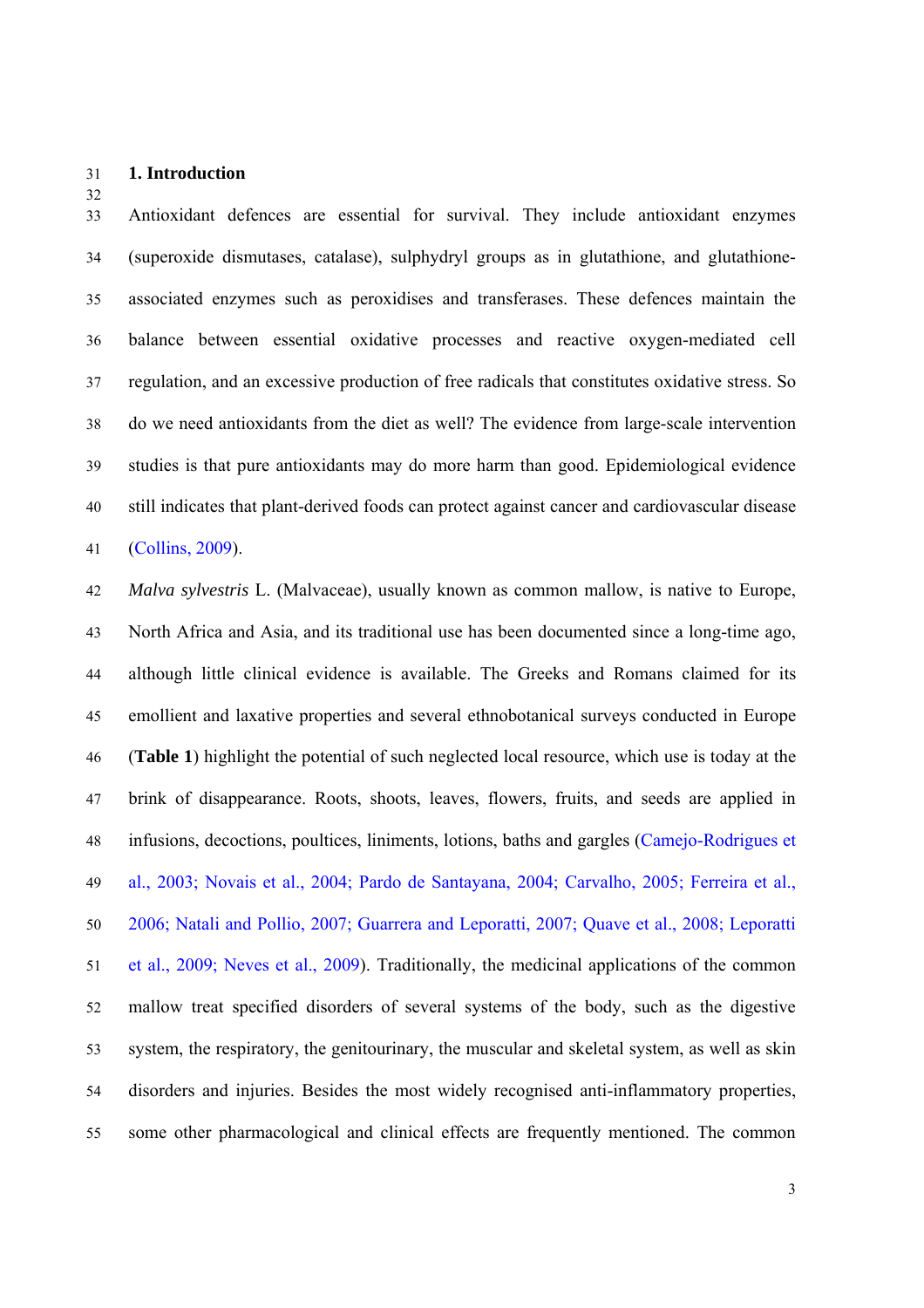56 mallow is considered to have diuretic, laxative, spasmolytic, lenitive and choleretic effects. 57 It is also used as bronchondilater, expectorant, antitussive, anti-diarrheal and highly 58 recommended for acne and skin care, and as antiseptic, emollient and demulcent (Carvalho, 59 2005; Quave et al., 2008; DellaGreca et al., 2009; Leporatti et al., 2009; Neves et al., 2009). 60 Edible uses are concerned with folk gastronomy and with those uses generally included in 61 so-called minor nourishment (Guarrera, 2003; Carvalho 2005). Young leaves are eaten raw 62 in salads, leaves and shoots are consumed in soups and as boiled vegetables. Immature 63 fruits are sucked or chewed by children, shepherds and hunters (Pardo de Santayana, 2004; 64 Carvalho, 2005; Neves et al., 2009). It seems that most of the times, leaves are perfectly 65 wholesome and no adverse effects are recorded concerning human consumption, although 66 some authors have reported harmful effects in livestock because when grown on nitrogen 67 rich soils, the plant tends to concentrate high levels of nitrates in its leaves (Cooper and 68 Johnson, 1984; Rivera and Obón de Castro, 1991).

69 The biological activity of this plant may be attributed to antioxidants, such as polyphenols, 70 vitamin C, vitamin E, β-carotene, and other important pythochemicals. Polyphenols are 71 secondary plant metabolites, widely distributed in plants and foods of plant origin. Their 72 health benefits (vasodilatatory, anti-inflammatory, anticancerogenic, antiviral and 73 antibacterial effects) arise from the antioxidative effects of these phytochemicals, which are 74 based on their ability to scavenge different free radicals leading to the protection of 75 biological molecules against oxidation (Rackova et al., 2009). Among all the antioxidants 76 present in plant cells, vitamin C (ascorbic acid) plays a relevant role in controlling ROS 77 (Reactive Oxygen Species) homeostasis through enzymatic and non enzymatic reactions, 78 acting in different cell compartments (Locato et al., 2009). Tocopherols, collectively known 79 as vitamin E, are lipophylic antioxidants, essential dietary components for mammals and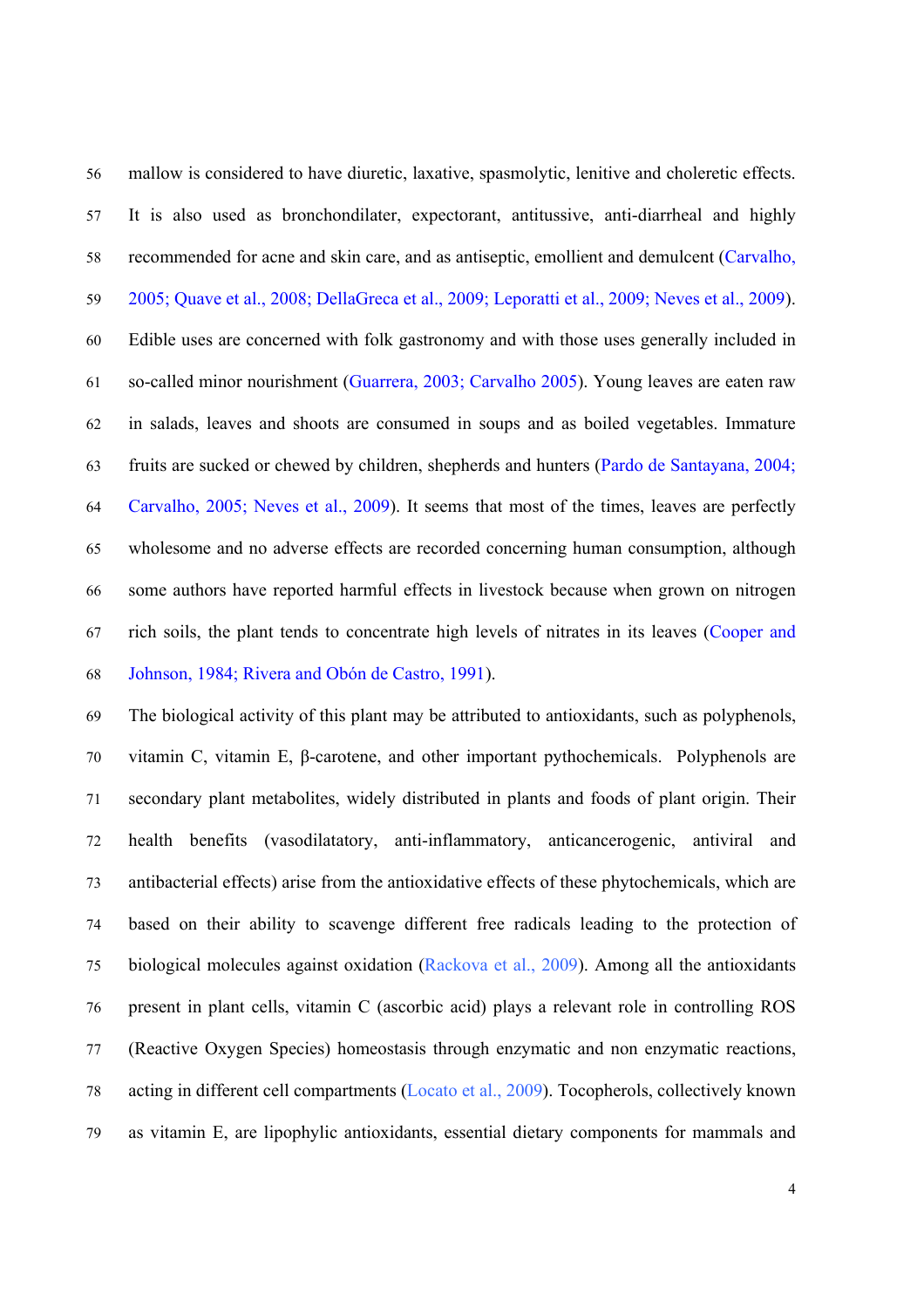80 exclusively synthesised by photosynthetic organisms. Of the four forms  $(\alpha, \beta, \gamma \text{ and } \delta)$ ,  $\alpha$ -81 tocopherol is the major vitamin E form present in green plant tissues, and has the highest 82 vitamin E activity, possibly due to a preferential absorption and distribution of this 83 molecule in the human body (Caretto et al., 2009). Unsaturated fatty acids, linoleic and 84 linolenic acids, are not synthesised by mammals and therefore important dietary 85 requirements. Like vitamins, they are required for growth and good health, and hence are 86 called essential fatty acids. Plants are able to synthesise linoleic and linolenic acids and are 87 the source of these fatty acids in our diet (Zubay, 2006).

88 Herein, we intend to present a comparative study of the composition in nutraceuticals 89 (phenolics, flavonoids, carotenoids, ascorbic acid, tocopherols, sugars, fatty acids) and 90 antioxidant properties of different parts of *Malva sylvestris* (leaves, flowers, immature 91 fruits and leafy flowered stems), in order to valorise all the plant as functional food or even 92 pharmafood.

93

## 94 **2. Materials and methods**

95

96 *2.1. Samples* 

97 Aerial parts of *Malva sylvestris* were gathered in July 2009, in the Natural Park of 98 Montesinho territory, Trás-os-Montes, North-eastern Portugal, according to local 99 consumers' recommendations, particularly those concerning fruit ripening and convenient 100 gathering period and practices. Taking in account the Portuguese folk pharmacopoeia and 101 the local edible uses (**Table 1**), four different samples – young leaves, flowers, leafy 102 flowering steams and immature fruits – were prepared for posterior analysis (**Figure 1**). 103 Morphological key characters from the Flora Iberica (Castroviejo, 2005) were used for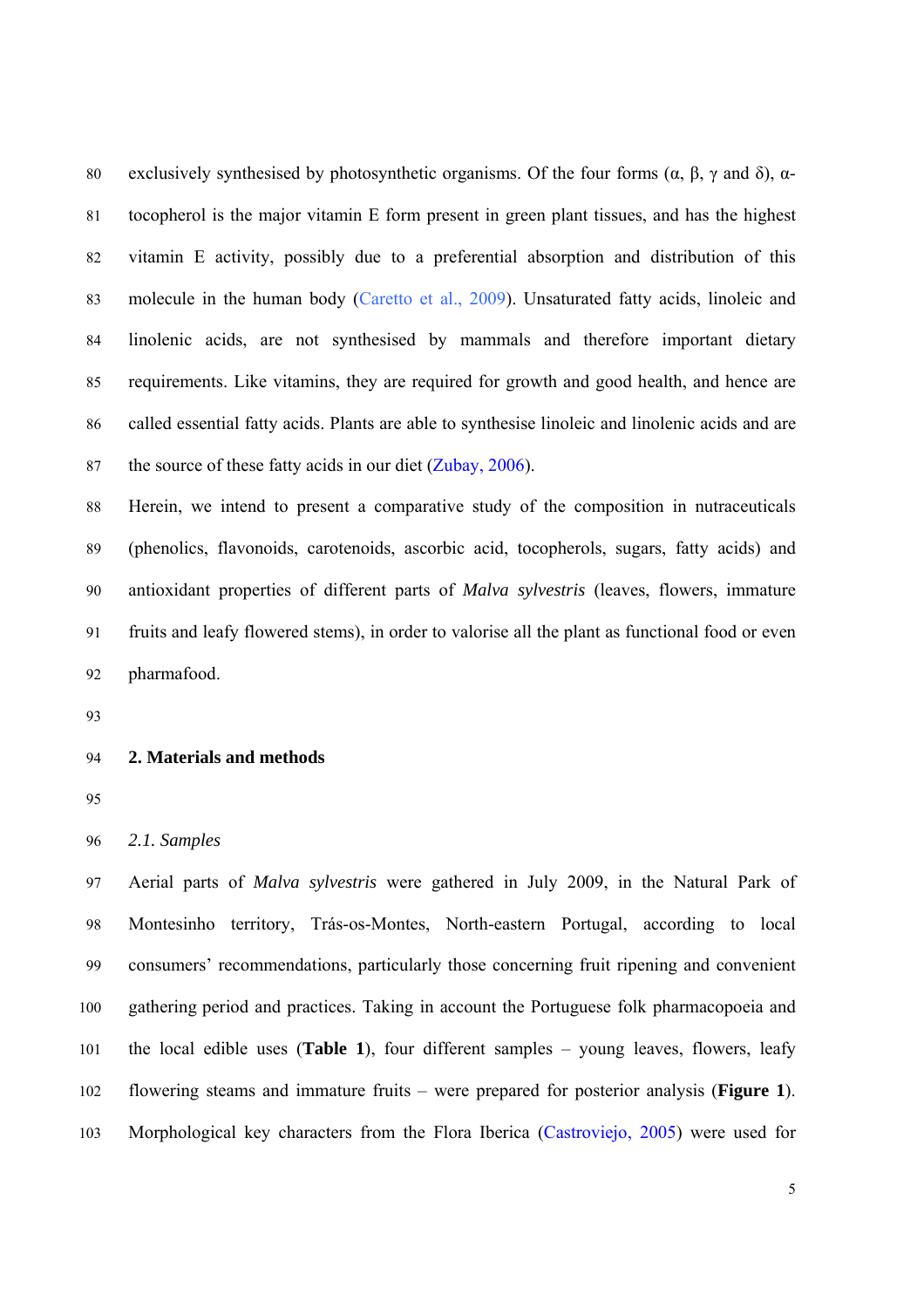104 plant identification. Voucher specimens are deposited in the Herbário da Escola Superior 105 Agrária de Bragança (BRESA). Each sample was lyophilized (Ly-8-FM-ULE, Snijders, 106 HOLLAND) and kept in the best conditions for subsequent use.

107

#### 108 *2.2. Standards and Reagents*

109 Acetonitrile 99.9%, n-hexane 95% and ethyl acetate 99.8% were of HPLC grade from Lab-110 Scan (Lisbon, Portugal). All the other solvents were of analytical grade purity: methanol 111 and diethyl ether were supplied by Lab-Scan (Lisbon, Portugal), while toluene and 112 sulphuric acid were supplied by Sigma Chemical Co. (St. Louis, MO, USA). The fatty 113 acids methyl ester (FAME) reference standard mixture 37 (fatty acids C4 to C24; (standard 114 47885-U) was purchased from Sigma (St. Louis, MO, USA), as also other individual fatty 115 acid isomers, ascorbic acid, tocopherol standards (α, β, γ and δ), sugar standards (D(-)-116 fructose, D(+)-glucose anhydrous, D(+)-melezitose, D(+)- raffinose pentahydrate, D(+)- 117 sucrose) and D(+)-trehalose, and the standards used in the antioxidant activity assays: 118 trolox (6-hydroxy-2,5,7,8-tetramethylchroman-2-carboxylic acid), gallic acid and (+)- 119 catechin. Racemic Tocol, 50 mg/mL, was purchased from Matreya (PA, USA). 2,2- 120 Diphenyl-1-picrylhydrazyl (DPPH) was obtained from Alfa Aesar (Ward Hill, MA, USA). 121 All other chemicals were obtained from Sigma Chemical Co. (St. Louis, MO, USA). Water 122 was treated in a Milli-Q water purification system (TGI Pure Water Systems, USA).

123

#### 124 *2.3. Evaluation of the nutraceutical potential*

125 A fine dried powder (20 mesh; ~1 g) was extracted by stirring with 30 mL of methanol at 126 25 ºC at 150 rpm for 1 h and filtered through Whatman No. 4 paper. The residue was then 127 extracted with one additional 30 mL portion of methanol. The combined methanolic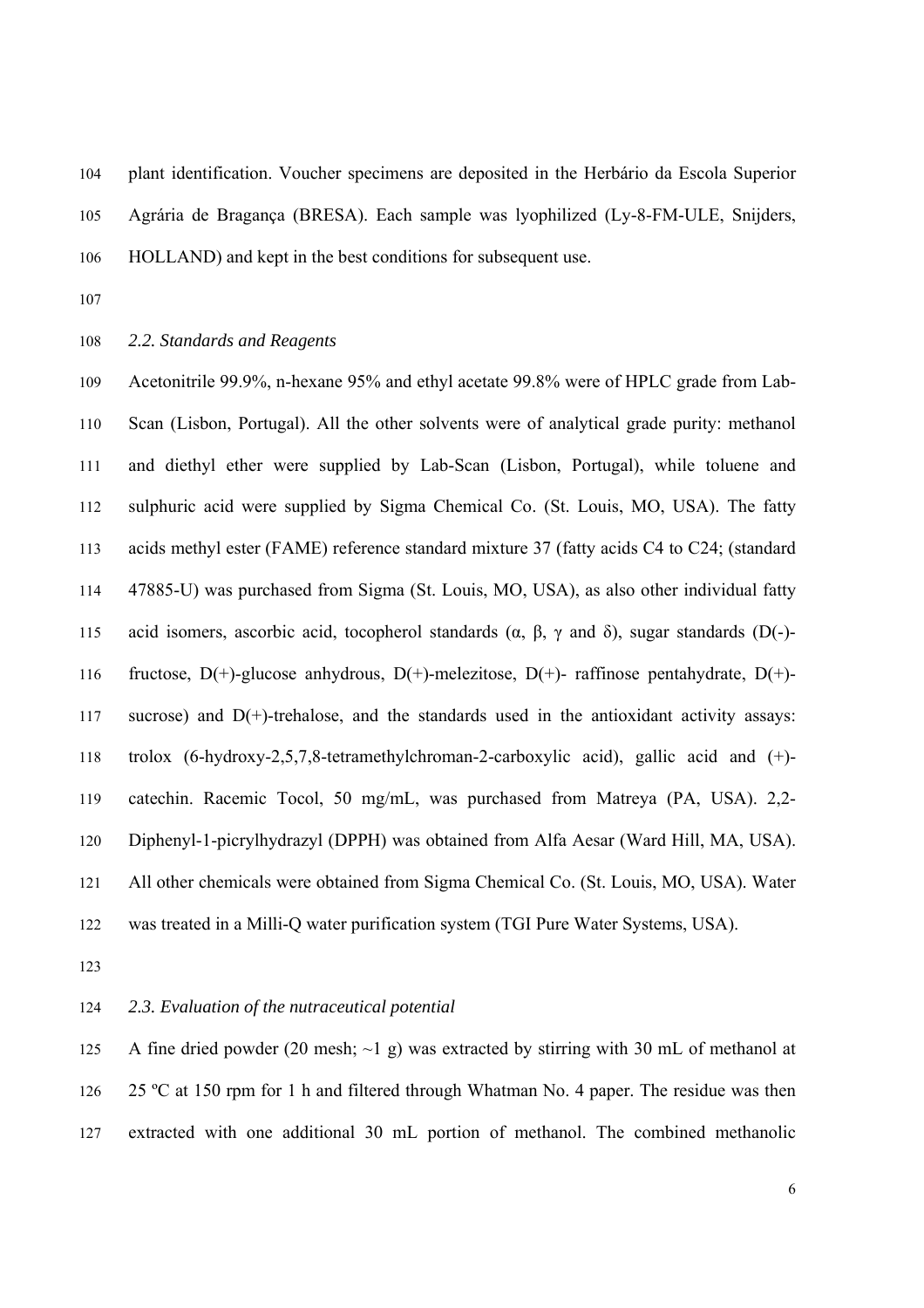128 extracts were evaporated at 35 °C under reduced pressure (rotary evaporator Büchi R-210), 129 re-dissolved in methanol at a concentration of 10 mg/mL, and stored at 4 ºC for further use.

130

131 *2.3.1. DPPH radical-scavenging activity* 

132 This methodology was performed using an ELX800 Microplate Reader (Bio-Tek 133 Instruments, Inc), according to Barros et al. (2009). The reaction mixture in each one of the 134 96-wells consisted of one of the different concentrations of the extracts (30 μL) and aqueous methanolic solution (80:20 v/v, 270  $\mu$ L) containing DPPH radicals (6x10<sup>-5</sup> mol/L). 136 The mixture was left to stand for 60 min in the dark. The reduction of the DPPH radical 137 was determined by measuring the absorption at 515 nm. The radical scavenging activity 138 (RSA) was calculated as a percentage of DPPH discolouration using the equation: % RSA  $139 = [(A_{DPPH}-A_S)/A_{DPPH}] \times 100$ , where A<sub>S</sub> is the absorbance of the solution when the sample 140 extract has been added at a particular level, and A<sub>DPPH</sub> is the absorbance of the DPPH 141 solution. The extract concentration providing  $50\%$  of radicals scavenging activity (EC<sub>50</sub>) 142 was calculated from the graph of RSA percentage against extract concentration. Trolox was 143 used as standard.

144

# 145 *2.3.2. Reducing power*

146 The different concentrations of the extracts (0.5 mL) were mixed with sodium phosphate 147 buffer (200 mmol/L, pH 6.6, 0.5 mL) and potassium ferricyanide (1% w/v, 0.5 mL). The 148 mixture was incubated at 50 °C for 20 min, and trichloroacetic acid (10% w/v, 0.5 mL) was 149 added. The mixture (0.8 mL) was poured in the 48-wells, as also deionised water (0.8 mL) 150 and ferric chloride (0.1% w/v, 0.16 mL), and the absorbance was measured at 690 nm in the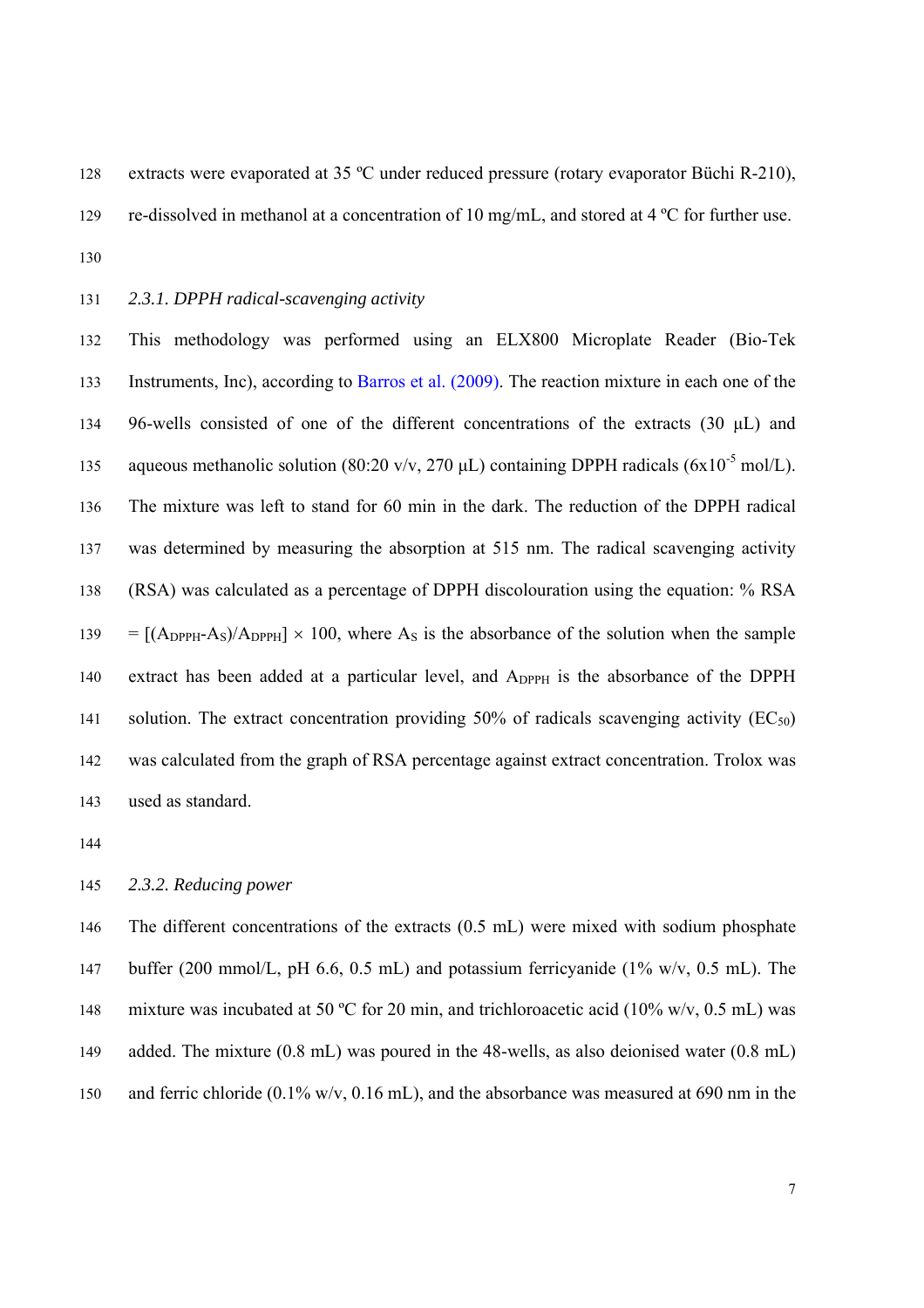151 Microplate Reader described above (Barros et al., 2009). The extract concentration 152 providing 0.5 of absorbance  $(EC_{50})$  was calculated from the graph of absorbance at 690 nm 153 against extract concentration. Trolox was used as standard.

154

## 155 *2.3.3. Inhibition of* β*-carotene bleaching*

156 A solution of β-carotene was prepared by dissolving β-carotene (2 mg) in chloroform (10 157 mL). Two millilitres of this solution were pipetted into a round-bottom flask. After the 158 chloroform was removed at 40ºC under vacuum, linoleic acid (40 mg), Tween 80 159 emulsifier (400 mg), and distilled water (100 mL) were added to the flask with vigorous 160 shaking. Aliquots (4.8 mL) of this emulsion were transferred into different test tubes 161 containing different concentrations of the extracts (0.2 mL). The tubes were shaken and 162 incubated at 50ºC in a water bath (Barros et al., 2009). As soon as the emulsion was added 163 to each tube, the zero time absorbance was measured at 470 nm using a spectrophotometer 164 (Analytikijena 200-2004). A blank, devoid of β-carotene, was prepared for background 165 subtraction. β-Carotene bleaching inhibition was calculated using the following equation: 166 (β-carotene content after 2h of assay/initial β-carotene content) × 100. The extract 167 concentration providing 50% antioxidant activity  $(EC_{50})$  was calculated by interpolation 168 from the graph of β-carotene bleaching inhibition percentage against extract concentration. 169 Trolox was used as standard.

170

171 *2.3.4. Inhibition of lipid peroxidation using thiobarbituric acid reactive substances*  172 *(TBARS)*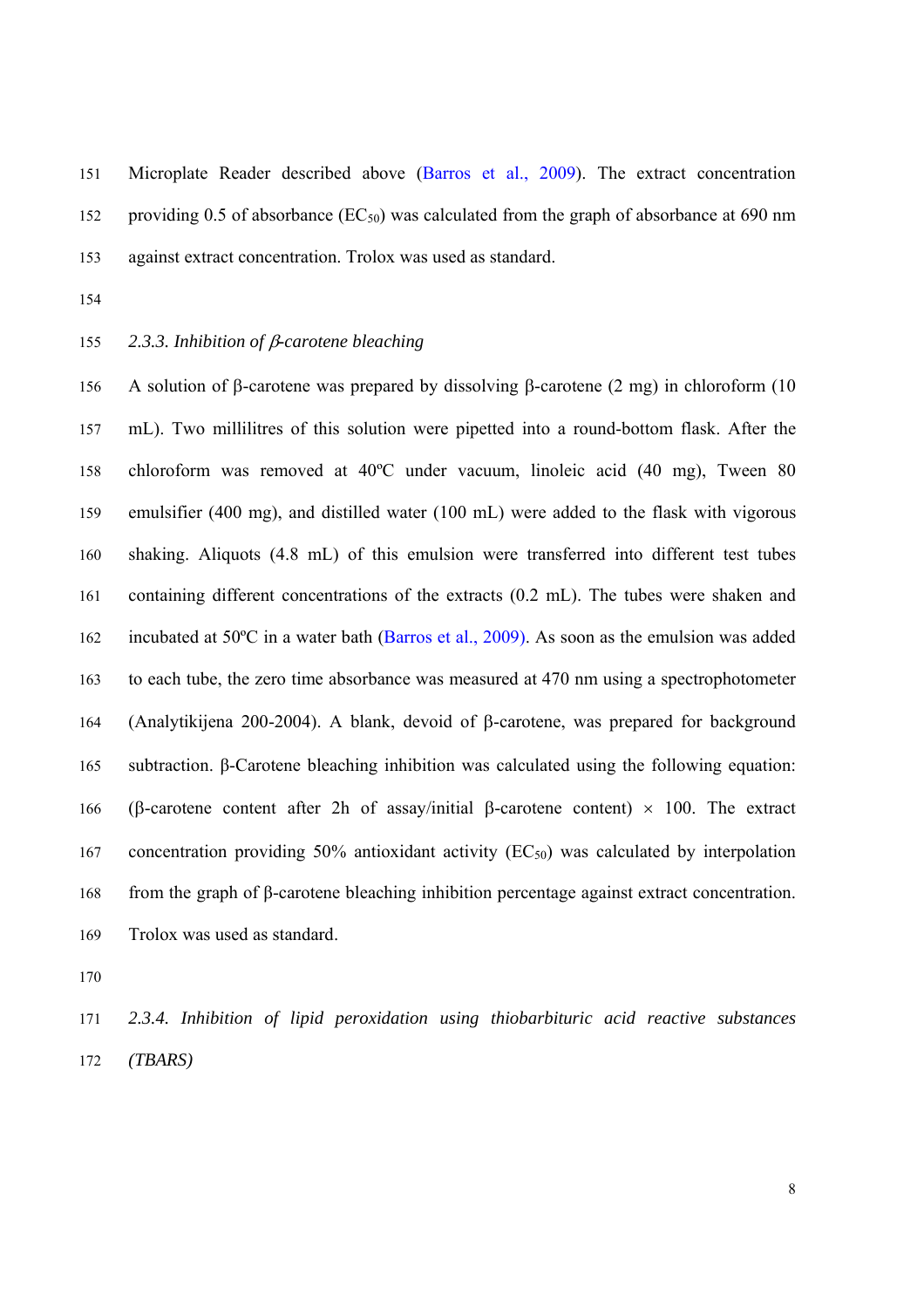173 Brains were obtained from pig (*Sus scrofa*) of body weight ~150 Kg, dissected and 174 homogenized with a Polytron in ice-cold Tris–HCl buffer (20 mM, pH 7.4) to produce a 1:2 175 (w/v) brain tissue homogenate which was centrifuged at 3000 *g* for 10 min. An aliquot (0.1 176 mL) of the supernatant was incubated with the different concentrations of the extracts (0.2 177 mL) in the presence of  $FeSO_4$  (10  $\mu$ M; 0.1 mL) and ascorbic acid (0.1 mM; 0.1 mL) at 178 37°C for 1 h. The reaction was stopped by the addition of trichloroacetic acid (28% w/v, 0.5) 179 mL), followed by thiobarbituric acid (TBA, 2%, w/v, 0.38 mL), and the mixture was then 180 heated at 80 ºC for 20 min. After centrifugation at 3000 *g* for 10 min to remove the 181 precipitated protein, the colour intensity of the malondialdehyde (MDA)-TBA complex in 182 the supernatant was measured by its absorbance at 532 nm (Barros et al., 2009). The 183 inhibition ratio (%) was calculated using the following formula: Inhibition ratio (%) =  $[(A \times B) \cdot A \cdot B \cdot B \cdot B \cdot C]$ 184 – B)/A] x 100%, where A and B were the absorbance of the control and the extract 185 solution, respectively. The extract concentration providing 50% lipid peroxidation 186 inhibition  $(EC_{50})$  was calculated from the graph of TBARS inhibition percentage against 187 extract concentration. Trolox was used as standard.

188

# 189 *2.4. Composition in nutraceuticals*

190 *2.4.1. Phenolics* 

191 Total phenolics were estimated based on procedures described by Wolfe et al. (2003) with 192 some modifications. An aliquot of the extract solution (1 mL) was mixed with *Folin-*193 *Ciocalteu* reagent (5 mL, previously diluted with water 1:10 v/v) and sodium carbonate 194 (75 g/L, 4 mL). The tubes were vortexed for 15 s and allowed to stand for 30 min at 40  $^{\circ}$ C 195 for colour development. Absorbance was then measured at 765 nm. Gallic acid was used to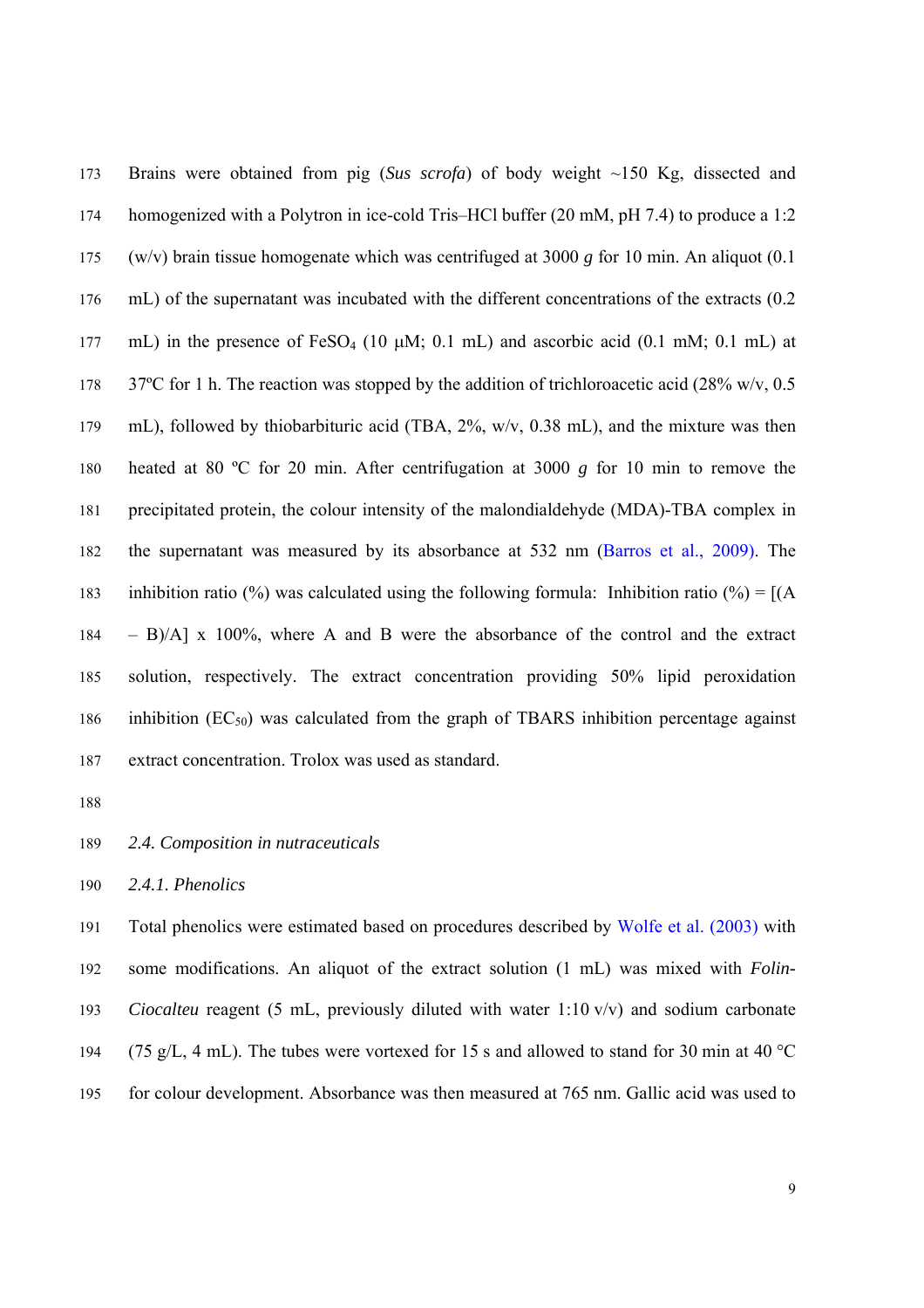196 calculate the standard curve (0.05-0.8 mM;  $y = 1.9799x + 0.0299$ ;  $R^2 = 0.9997$ ), and the 197 results were expressed as mg of gallic acid equivalents (GAEs) per g of extract.

198 Flavonoids content was determined using the method of Jia et al. (1999), with some 199 modifications. An aliquot (0.5 mL) of the extract solution was mixed with distilled water (2 200 mL) and subsequently with  $NaNO<sub>2</sub>$  solution (5%, 0.15 mL). After 6 min, AlCl<sub>3</sub> solution 201 (10%, 0.15 mL) was added and allowed to stand further 6 min, thereafter, NaOH solution 202 (4%, 2 mL) was added to the mixture. Immediately, distilled water was added to bring the 203 final volume to 5 mL. Then the mixture was properly mixed and allowed to stand for 15 204 min. The intensity of pink colour was measured at 510 nm. (+)-Catechin was used to calculate the standard curve (0.0156-1.0 mM;  $y = 0.9186x - 0.0003$ ;  $R^2 = 0.9999$ ) and the 206 results were expressed as mg of (+)-chatequin equivalents (CEs) per g of extract.

207

# 208 *2.4.2. Ascorbic acid*

209 Ascorbic acid was determined according to the method of Klein and Perry (1982). The 210 extract (150 mg) was re-extracted with metaphosphoric acid (1%, 10 mL) for 45 min at 211 room temperature and filtered through Whatman  $N^{\circ}$  4 filter paper. The filtrate (1 mL) was 212 mixed with 2,6-dichloroindophenol (9 mL) and the absorbance was measured within 30 213 min at 515 nm against a blank. Content of ascorbic acid was calculated on the basis of the calibration curve of authentic L-ascorbic acid (0.006-0.1 mg/mL;  $y = 3.0062x + 0.007$ ;  $R^2$  $215 = 0.9999$ , and the results were expressed as mg of ascorbic acid per g of extract.

216

217 *2.4.3. Carotenoids*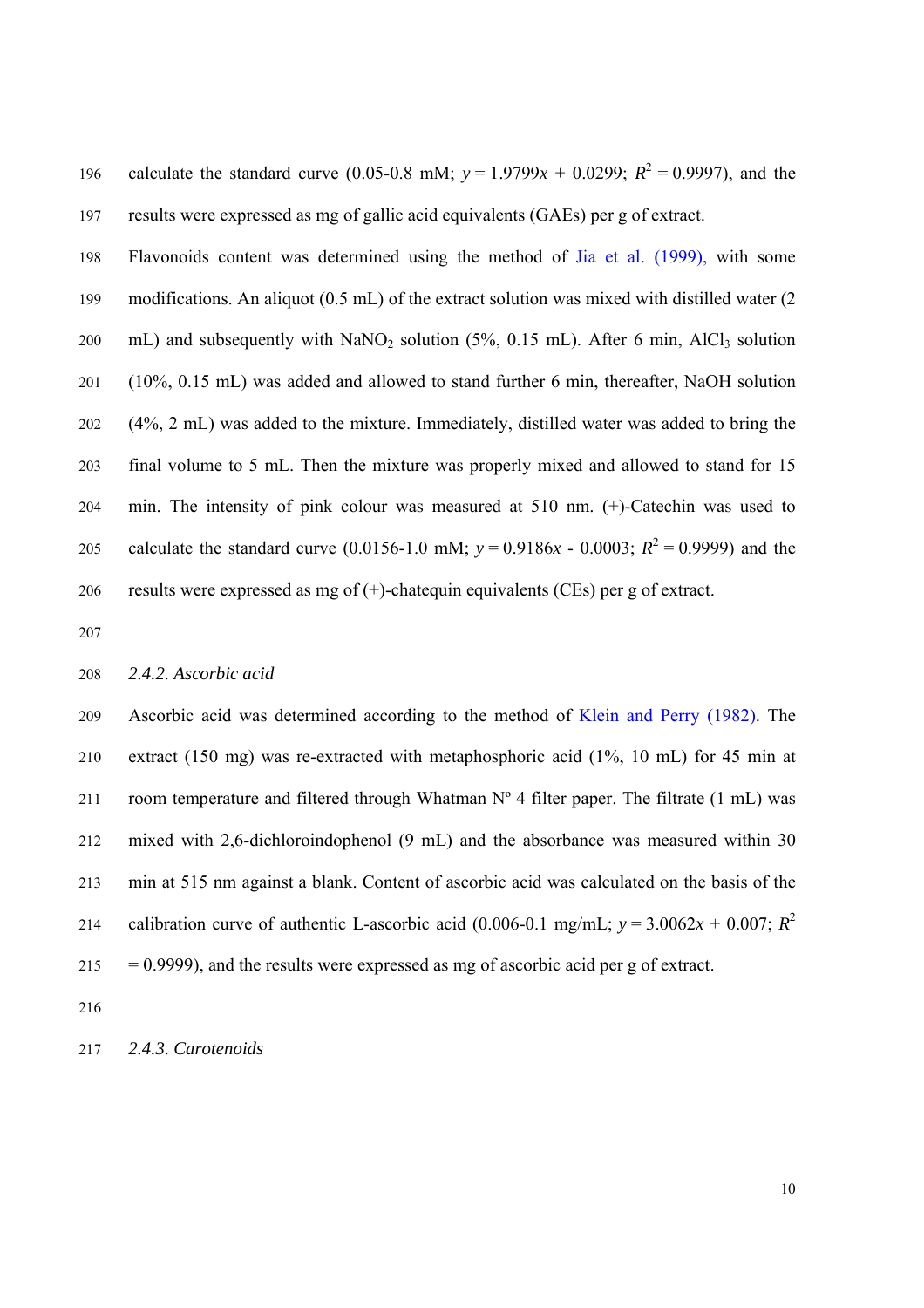218 β-Carotene and lycopene were determined according to the method of Nagata and 219 Yamashita (1992). The extract (150 mg) was vigorously shaken with 10 mL of acetone– 220 hexane mixture (4:6) for 1 min and filtered through Whatman No. 4 filter paper. The 221 absorbance of the filtrate was measured at 453, 505, 645 and 663 nm. Contents of β-222 carotene and lycopene were calculated according to the following equations: lycopene 223 (mg/100 mL) = - 0.0458 × A<sub>663</sub> + 0.204 × A<sub>645</sub> + 0.372 × A<sub>505</sub> - 0.0806 × A<sub>453</sub>; β-carotene 224 (mg/100 mL) =  $0.216 \times A_{663} - 1.220 \times A_{645} - 0.304 \times A_{505} + 0.452 \times A_{453}$ . The results were 225 expressed as mg of carotenoid per g of extract.

226

228 Tocopherols content was determined following a procedure previously optimized and 229 described by Barros et al. (2009). BHT solution in hexane (10 mg/mL; 100 µL) and IS 230 solution in hexane (tocol; 50 μg/mL; 400 μL) were added to the sample prior to the 231 extraction procedure. The samples  $(\sim 500 \text{ mg})$  were homogenized with methanol (4 mL) by 232 vortex mixing (1 min). Subsequently, hexane (4 mL) was added and again vortex mixed for 233 1 min. After that, saturated NaCl aqueous solution (2 mL) was added, the mixture was 234 homogenized (1 min), centrifuged (5 min, 4000 *g*) and the clear upper layer was carefully 235 transferred to a vial. The sample was re-extracted twice with hexane. The combined 236 extracts were taken to dryness under a nitrogen stream, redissolved in 2 mL of n-hexane, 237 dehydrated with anhydrous sodium sulphate, filtered through a 0.22 µm disposable LC 238 filter disk, transferred into a dark injection vial and analysed by HPLC. The HPLC 239 equipment consisted of an integrated system with a Smartline pump 1000 (Knauer, 240 Germany), a degasser system Smartline manager 5000, an AS-2057 auto-sampler and a

<sup>227</sup> *2.4.4. Tocopherols*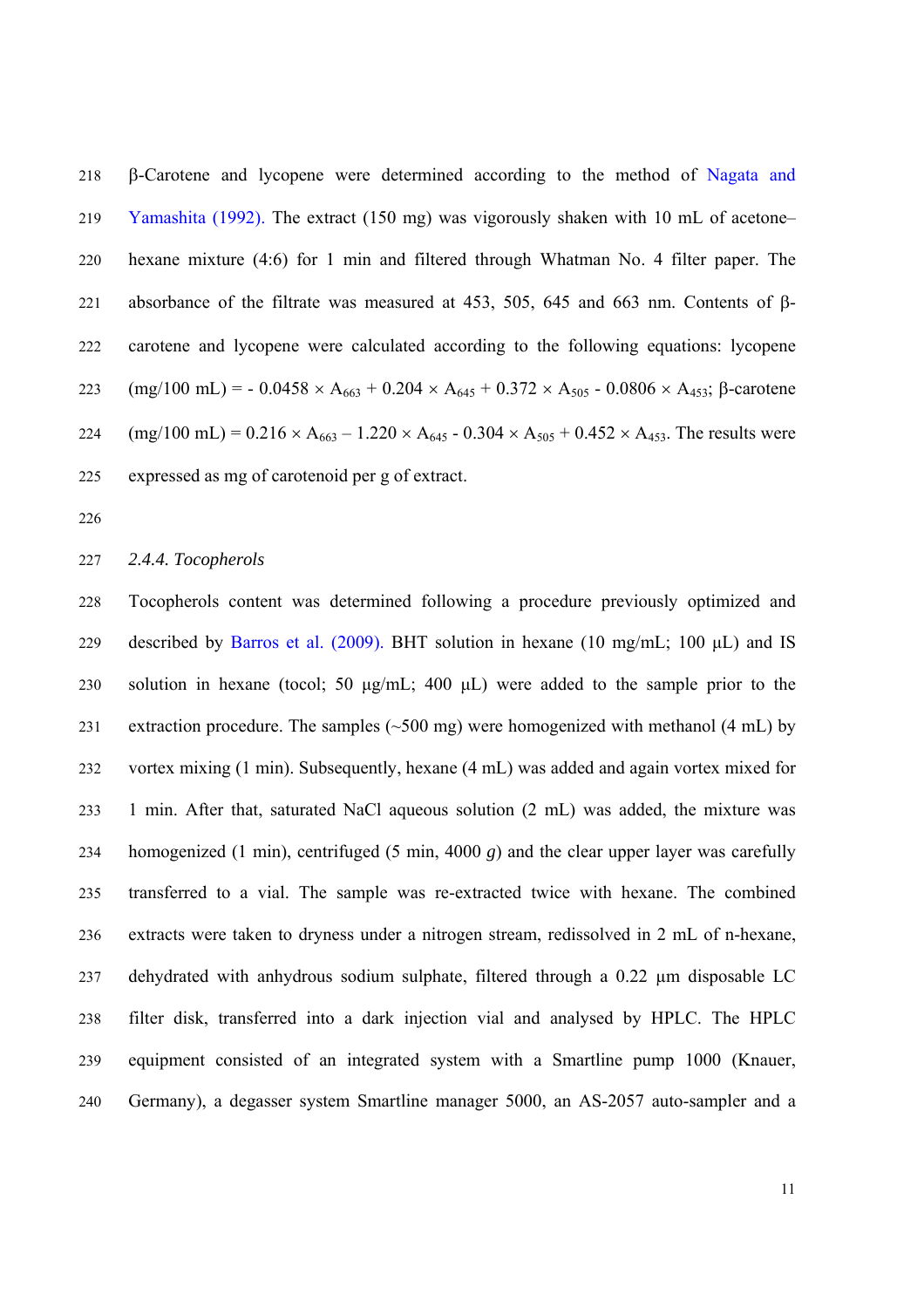241 2500 UV detector at 295 nm (Knauer, Germany) connected in series with a FP-2020 242 fluorescence detector (Jasco, Japan) programmed for excitation at 290 nm and emission at 243 330 nm. Data were analysed using Clarity 2.4 Software (DataApex). The chromatographic 244 separation was achieved with a Polyamide II (250 x 4.6 mm) normal-phase column from 245 YMC Waters (Japan) operating at 30ºC (7971 R Grace oven). The mobile phase used was a 246 mixture of n-hexane and ethyl acetate (70:30, v/v) at a flow rate of 1 mL/min, and the 247 injection volume was 20 µL. The compounds were identified by chromatographic 248 comparisons with authentic standards. Quantification was based on the fluorescence signal 249 response, using the internal standard method. Tocopherol contents in the samples are 250 expressed in mg per 100 g of dry sample.

251

#### 252 *2.4.5. Fatty Acids*

253 Fatty acids were determined by gas-liquid chromatography with flame ionization detection 254 (GC-FID)/capillary column as described previously by the authors (Heleno et al., 2009), 255 and after the following trans-esterification procedure: fatty acids (obtained after Soxhlet 256 extraction) were methylated with 5 mL of methanol:sulphuric acid:toluene 2:1:1 (v:v), 257 during at least 12 h in a bath at 50 ºC and 160 rpm; then 3 mL of deionised water were 258 added, to obtain phase separation; the FAME were recovered with 3 mL of diethyl ether by 259 shaking in vortex , and the upper phase was passed through a micro-column of sodium 260 sulphate anhydrous, in order to eliminate the water; the sample was recovered in a vial with 261 Teflon, and before injection the sample was filtered with 0.2 µm nylon filter from Milipore. 262 The fatty acid profile was analyzed with a DANI model GC 1000 instrument equipped with 263 a split/splitless injector, a flame ionization detector (FID) and a Macherey-Nagel column 264 (30 m x 0.32 mm ID x 0.25 µm *df*). The oven temperature program was as follows: the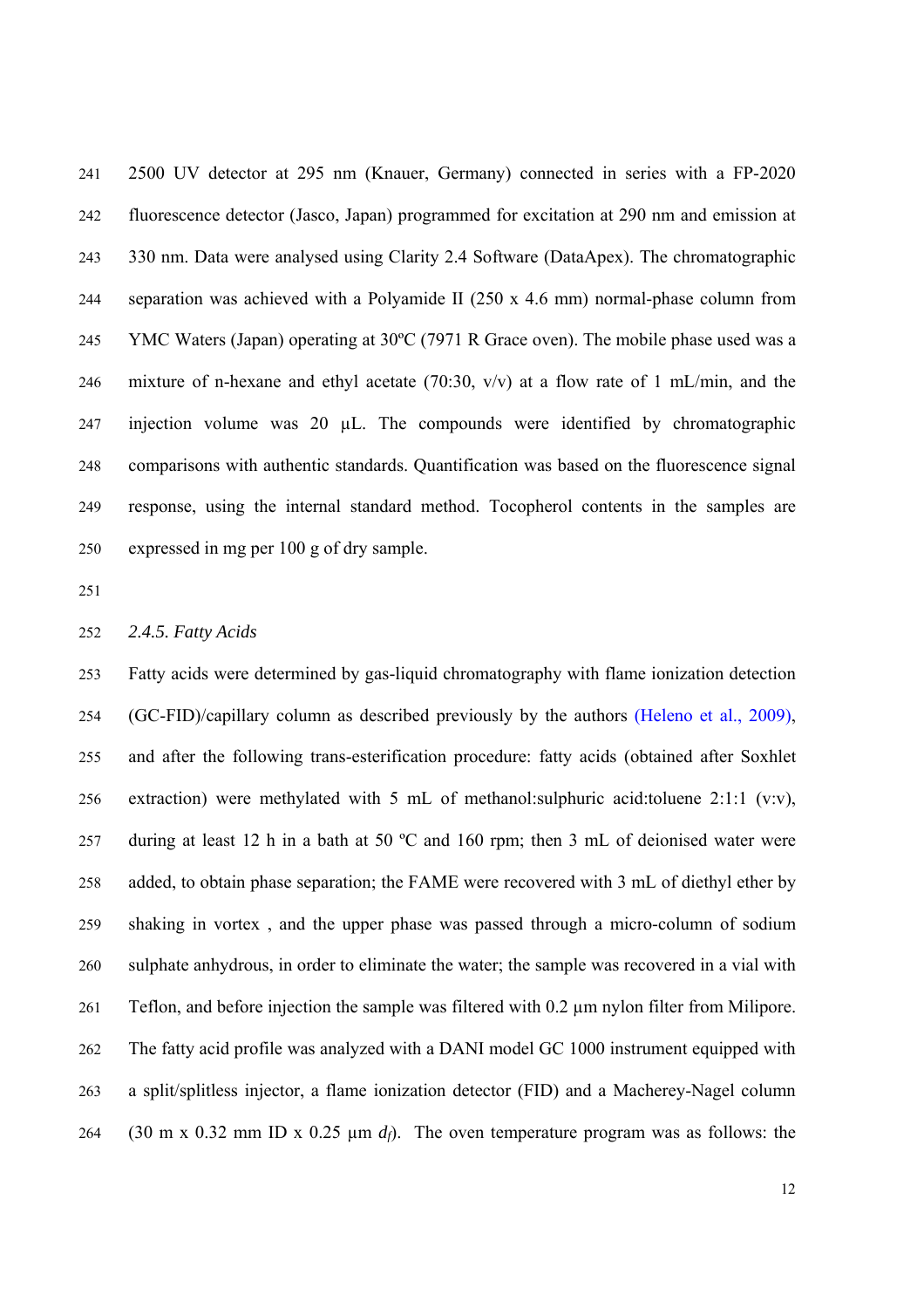265 initial temperature of the column was 50 °C, held for 2 min, then a 10 °C/min ramp to 240 266 ºC and held for 11 min. The carrier gas (hydrogen) flow-rate was 4.0 mL/min (0.61 bar), 267 measured at 50 °C. Split injection (1:40) was carried out at 250 °C. For each analysis 1 µL 268 of the sample was injected in GC. Fatty acid identification was made by comparing the 269 relative retention times of FAME peaks from samples with standards. The results were 270 recorded and processed using CSW 1.7 software (DataApex 1.7) and expressed in relative 271 percentage of each fatty acid.

272

#### 273 *2.4.6. Sugars*

274 Free sugars were determined by high performance liquid chromatography coupled to a 275 refraction index detector (HPLC-RI) as described by Heleno et al. (2008). Dried sample 276 powder (1.0 g) was spiked with the melezitose as internal standard (IS, 5 mg/mL), and was 277 extracted with 40 mL of 80% aqueous ethanol at 80 ºC for 30 min. The resulting 278 suspension was centrifuged (Centorion K24OR- 2003 refrigerated centrifuge) at 15,000 *g*  279 for 10 min. The supernatant was concentrated at 60 °C under reduced pressure and defatted 280 three times with 10 mL of ethyl ether, successively. After concentration at 40 ºC, the solid 281 residues were dissolved in water to a final volume of 5 mL. Soluble sugars were determined 282 by using HPLC (Knauer, Smartline system) at 35 ºC. The HPLC system was equipped with 283 a Knauer Smartline 2300 RI detector and with a Eurospher 100-5 NH<sub>2</sub> column (4.6 x 250) 284 mm, 5 mm, Knauer). The mobile phase was acetonitrile/deionized water, 7:3  $(v/v)$  at a flow 285 rate of 1 mL/min. The results are expressed in g/100 g of dry weight, calculated by internal 286 normalization of the chromatographic peak area. Sugar identification was made by 287 comparing the relative retention times of sample peaks with standards.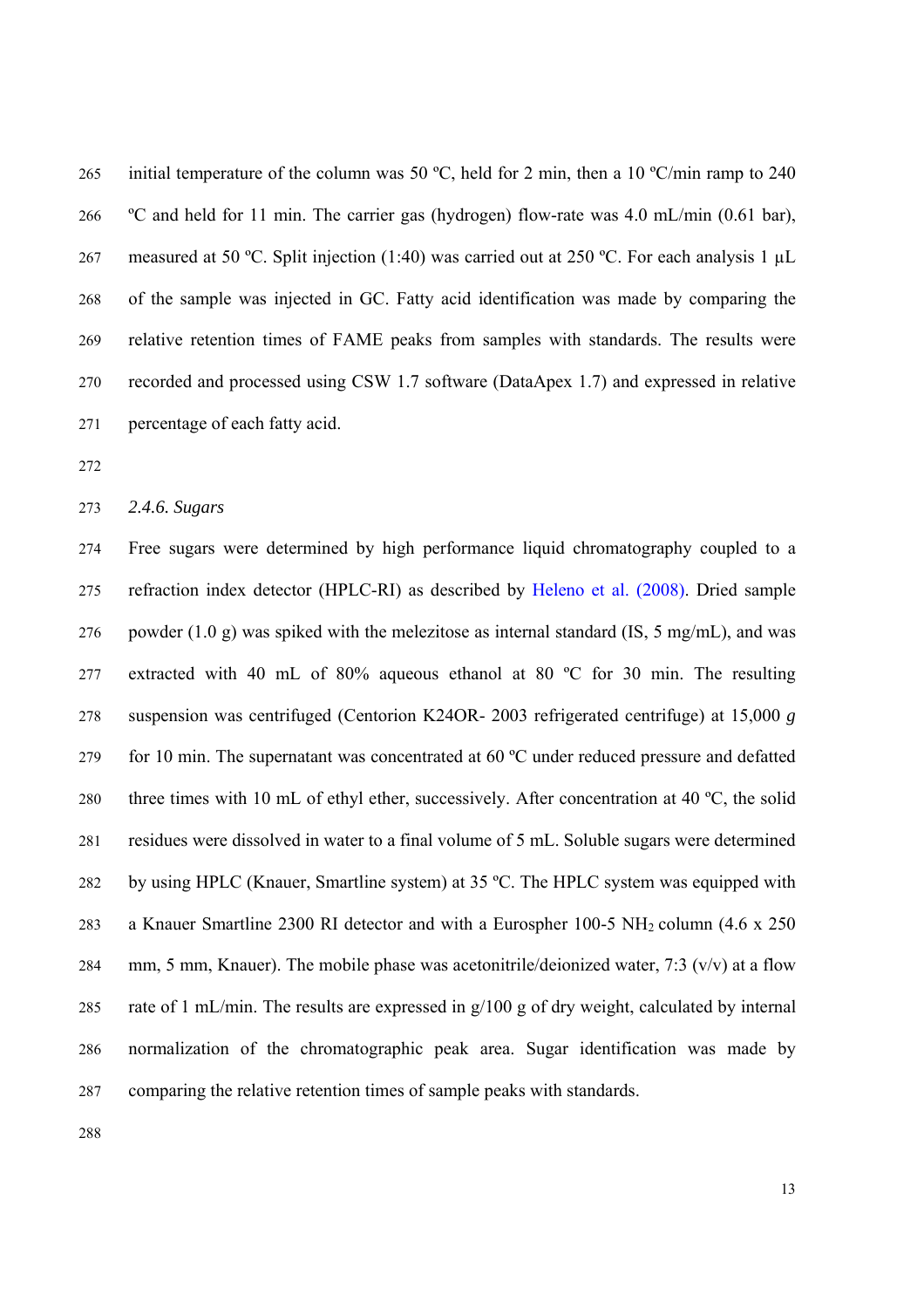#### 289 *2.4.7. Macronutrients*

290 The samples were analysed for chemical composition (moisture, protein, fat, carbohydrates 291 and ash) using the AOAC procedures (AOAC, 1995). The crude protein content ( $N \times 6.25$ ) 292 of the samples was estimated by the macro-Kjeldahl method; the crude fat was determined 293 by extracting a known weight of powdered sample with petroleum ether, using a Soxhlet 294 apparatus; the ash content was determined by incineration at  $600\pm15$  °C; reducing sugars 295 were determined by DNS (dinitrosalicylic acid) method. Total carbohydrates were 296 calculated by difference: Total carbohydrates =  $100 - (g \text{ protein} + g \text{ fat} + g \text{ ash})$ . Total 297 energy was calculated according to the following equations: Energy (kcal) =  $4 \times$  (g protein 298 +g carbohydrate) + 9  $\times$  (g lipid).

299

#### 300 *2.5. Statistical analysis*

301 For each one of the species three samples were analysed and also all the assays were carried 302 out in triplicate. The results are expressed as mean values and standard deviation (SD) or 303 standard errors (SE). The results were analyzed using one-way analysis of variance 304 (ANOVA) followed by Tukey's HSD Test with  $\alpha = 0.05$ . This treatment was carried out 305 using SPSS v. 16.0 program.

306

# 307 **3. Results and discussion**

#### 308 *3.1. Evaluation of the nutraceutical potential*

309 *Malva sylvestris* is widely used in local traditional medicine mainly for the treatment of 310 external and internal inflammation and inflammation-related diseases such as rheumatism 311 (Conforti et al., 2008). Considering that antioxidants and free radical scavengers can exert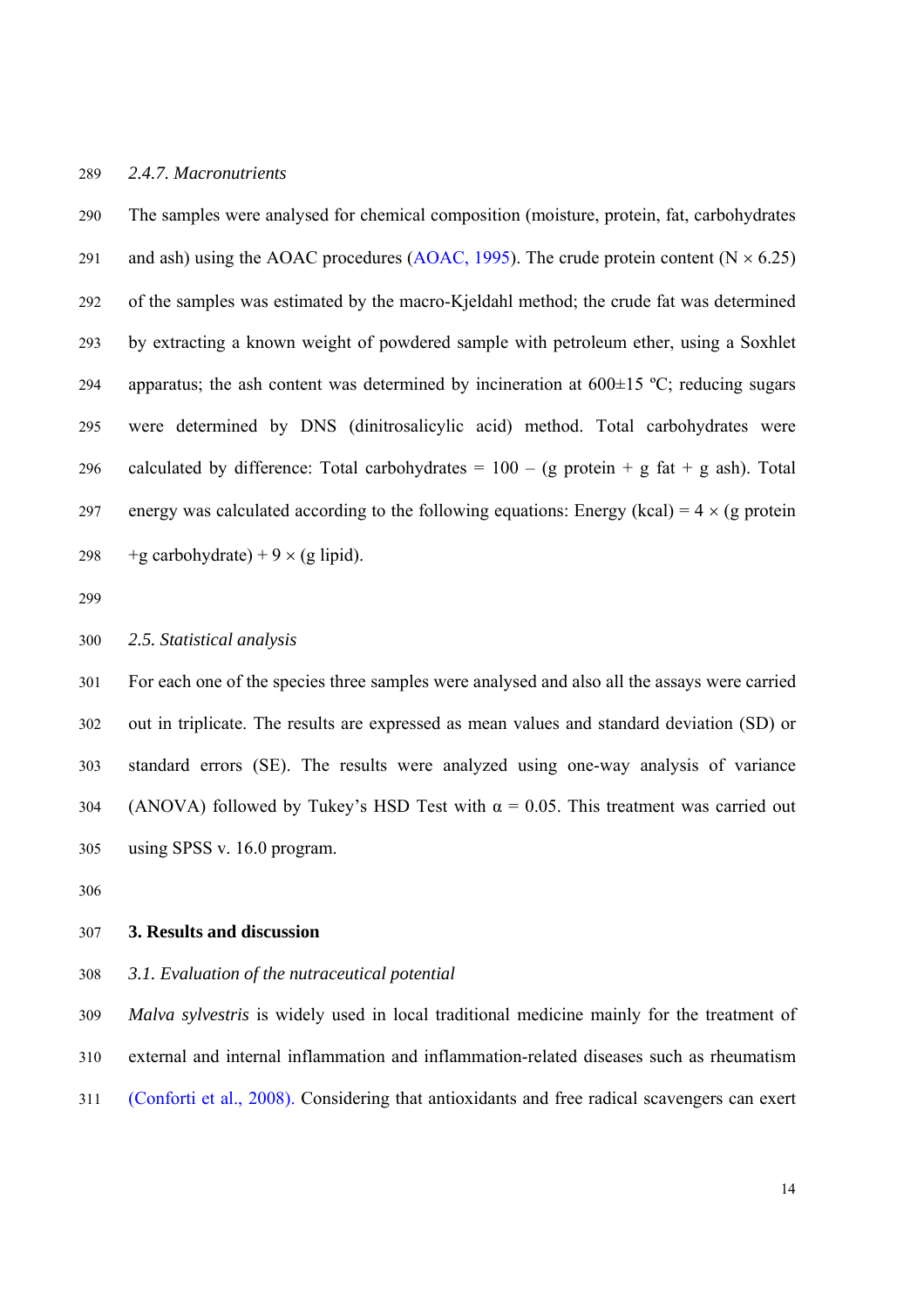312 also an anti-inflammatory effect (Geronikaki and Gavalas, 2006; Conforti et al., 2008), the 313 extracts of different components of *M. sylvestris* were studied for their nutraceutical 314 potential, particularly antioxidant potential. The scavenger capacity was evaluated 315 measuring the decrease in DPPH radical absorption and measuring the neutralization of 316 linoleate-free radical and other free radicals formed in the system which attack the highly 317 unsaturated β-carotene models. The reducing power was measured by the conversion of a  $F e^{3+}$ /ferricyanide complex to the ferrous form. Furthermore, the inhibition of lipid 319 peroxidation in brain tissue was measured by the colour intensity of MDA-TBA complex. 320 All the samples proved to have antioxidant activity (**Table 2**) being more significant for  $321$  leaves (lowest EC<sub>50</sub> values), with the exception of TBARS assay in which leafy flowered 322 stems presented lowest values. The leaves sample revealed better DPPH radical scavenging 323 activity (0.43 mg/mL) and lipid peroxidation inhibition (0.09 mg/mL) than leaves from 324 Italy (0.61 mg/mL and > 1 mg/mL, respectively; Conforti et al., 2008). Nevertheless, the 325 Italian leaves gave a slight lower  $EC_{50}$  value for β-carotene bleaching inhibition (0.03 326 mg/mL) than the leaves analysed in the present report (0.04 mg/mL). Other Italian authors 327 (DellaGreca et al., 2009) reported, in a study with aerial parts of *Malva sylvestris*, 24% of 328 DPPH scavenging activity at 20 µg/mL. Ethanolic extracts of Portuguese samples, analysed 329 by Ferreira et al. (2006), were not active against DPPH radicals. Therefore, the methanolic 330 extracts used by us proved to be more effective. Another report on mallows from Turkey 331 (El and Karakaya, 2004) revealed scavenging effects on hydrogen peroxide of 46.19% at 332 0.05 g/mL, which is significantly worst than our results. Methanolic extracts of mallow 333 seeds from Scotland (Kumarasamy et al., 2007) presented 0.97 mg/mL as  $EC_{50}$  value for 334 DPPH radical scavenging activity which proves that, leaves, flowers and leafy flowered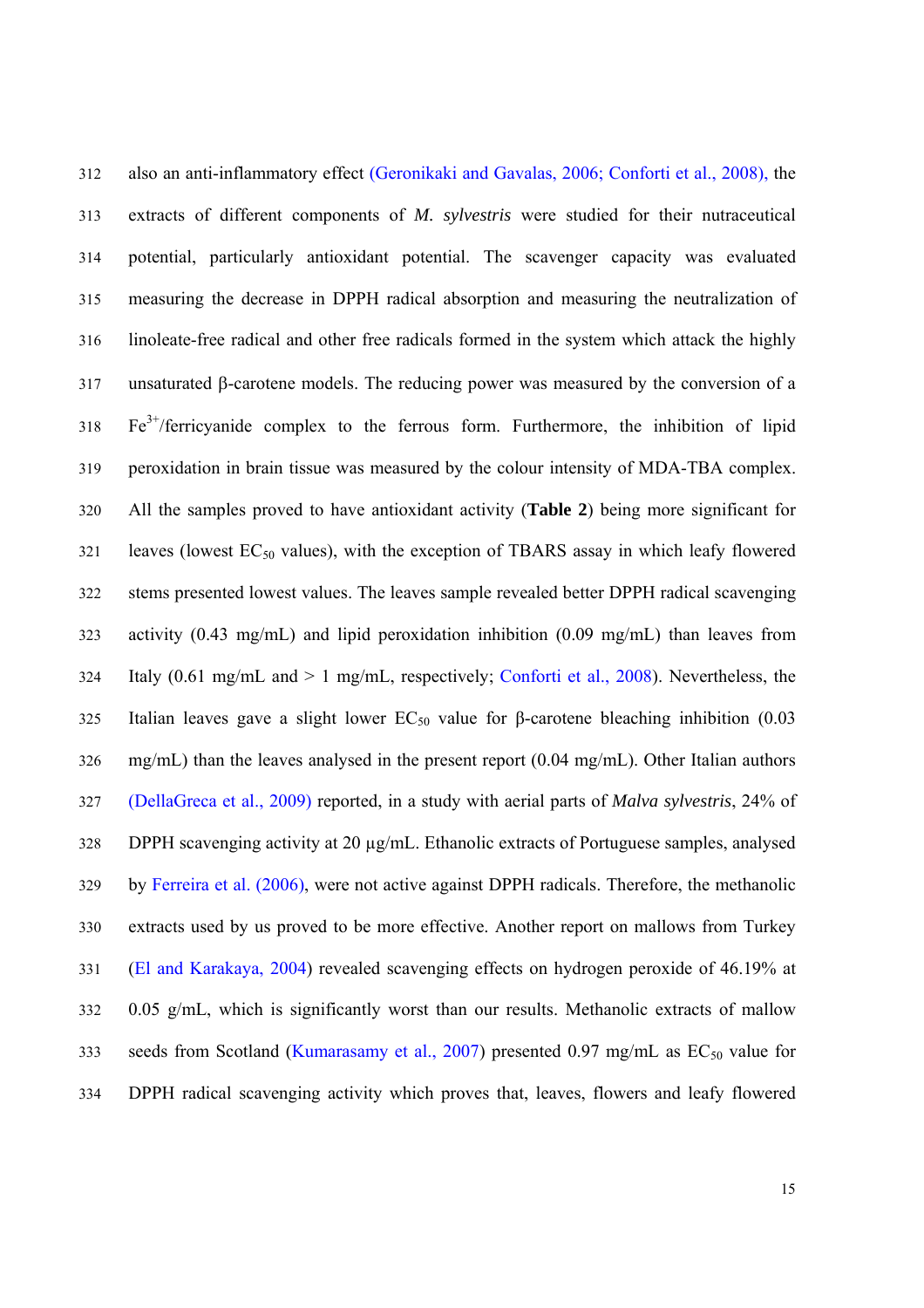335 stems have a higher antioxidant potential than mallow seeds. Otherwise, fruits seem to have 336 the lowest antioxidant capacity (highest  $EC_{50}$  values) when compared with the other parts.

337

338 *3.2. Nutraceuticals composition* 

339 The yields of the methanolic extraction and the nutraceuticals composition of the different 340 parts of *Malva sylvestris* are given in **Table 3**. It was not observed any correlation between 341 the extraction yield and the nutraceuticals contents. Phenolics were the major antioxidant 342 components; leaves revealed the highest content in phenolics (386.45 mg/g of extract), 343 flavonoids (210.81 mg/g) and carotenoids (0.19 mg/g). The amounts found in our sample of 344 leaves were higher than the ones found in Italian leaves (28 and 4.77 mg/g, respectively for 345 phenolics and flavonoids) (Conforti et al., 2008). The highest amount of ascorbic acid was 346 found in flowers (1.11 mg/g of extract), while leaves presented the lowest levels (0.17 347 mg/g). In Trás-os-Montes, Portugal, the decoction of the flowers is mainly used for proper 348 washing and skin care as well as for topical treatments for acne (Carvalho, 2005). These 349 uses are according to the high vitamin C (powerful antioxidant) content found in mallow 350 flowers.

351 Fruits revealed the lowest levels of nutraceuticals including phenols, flavonoids and 352 carotenoids (**Table 3**) which is in agreement with its lowest antioxidant activity, measured 353 by the four assays (**Table 2**).

354 Tocopherols content in the different parts of *Malva sylvestris* was also determined and the 355 results are given in **Table 4**. The values point to the existence of differences in what 356 concerns tocopherols composition. α-Tocopherol was the major compound in all the parts, 357 and δ-tocopherol was not detected in mallow fruits. Leaves presented the highest content of 358 tocopherols (106.51 mg/100g of dry weight; **Table 4**) while immature fruits revealed the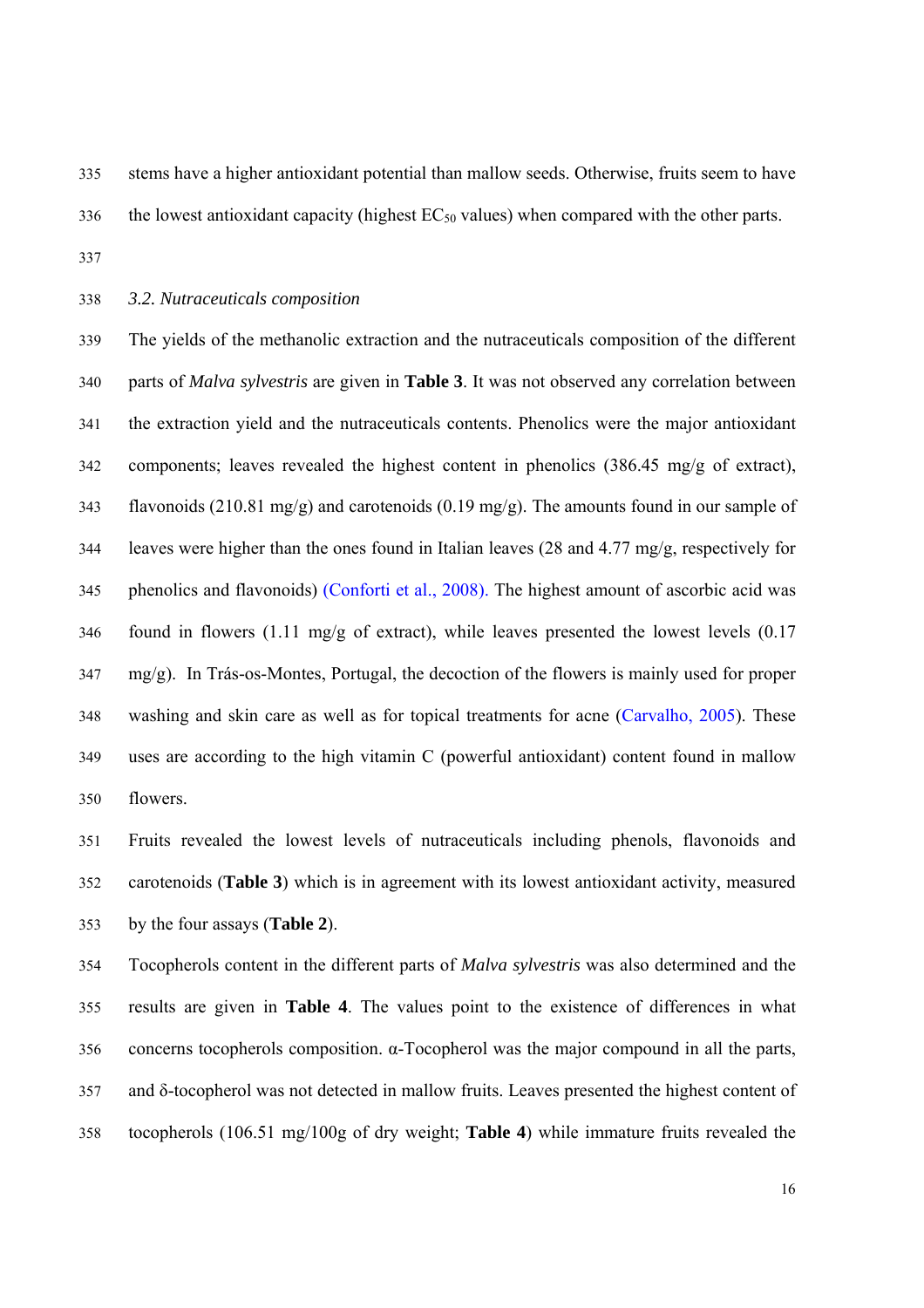359 lowest content (2.61 mg/100g). As far as we know, nothing is described in literature about 360 vitamin E in mallow, an important lipophilic antioxidant, which has been proved to be 361 important in reducing the risk of cardiovascular diseases, enhancing immune status and 362 modulating important degenerative conditions associated with aging. Tocopherols act as a 363 free radical scavengers (i.e., chain-breaking antioxidants) when the phenoxylic head group 364 encounters a free radical (Halliwell and Gutteridge, 1989). α-Tocopherol is an endogenous 365 major lipid-soluble antioxidant that protects cells from the diverse actions of Reactive 366 Oxygen Species (ROS) by donating its hydrogen atom (Burton and Ingold, 1988).

367

368 The results for fatty acid composition, total saturated fatty acids (SFA), monounsaturated 369 fatty acids (MUFA), and polyunsaturated fatty acids (PUFA) of the studied parts of *Malva*  370 *sylvestris* are shown in **Table 5**. The major fatty acids found in all the samples were α-371 linolenic (C18:3), linoleic (C18:2) and palmitic acid (C16:0).

372 Linoleic acid is a member of the group of essential fatty acids called omega-6 fatty acids, 373 so called because they are an essential dietary requirement for all mammals. The other 374 group of essential fatty acids is the omega-3 fatty acids, for example α-linolenic acid. 375 Linoleic acid has showed positive roles in many diseases like diabetes and cancer 376 prevention (Ip et al., 1991; Horrobin, 1993). Dietary α-linolenic acid has been assessed for 377 its role in cardiovascular health including primary and secondary prevention of coronary 378 heart disease (Connor, 2000; Mozaffarian, 2005). Palmitic acid is one of the most common 379 saturated fatty acids found in animals and plants. The World Health Organization claims 380 there is convincing evidence that dietary intake of palmitic acid increases risk of 381 developing cardiovascular diseases. However, possibly less-disinterested studies have 382 shown no ill effect, or even a favorable effect, of dietary consumption of palmitic acid on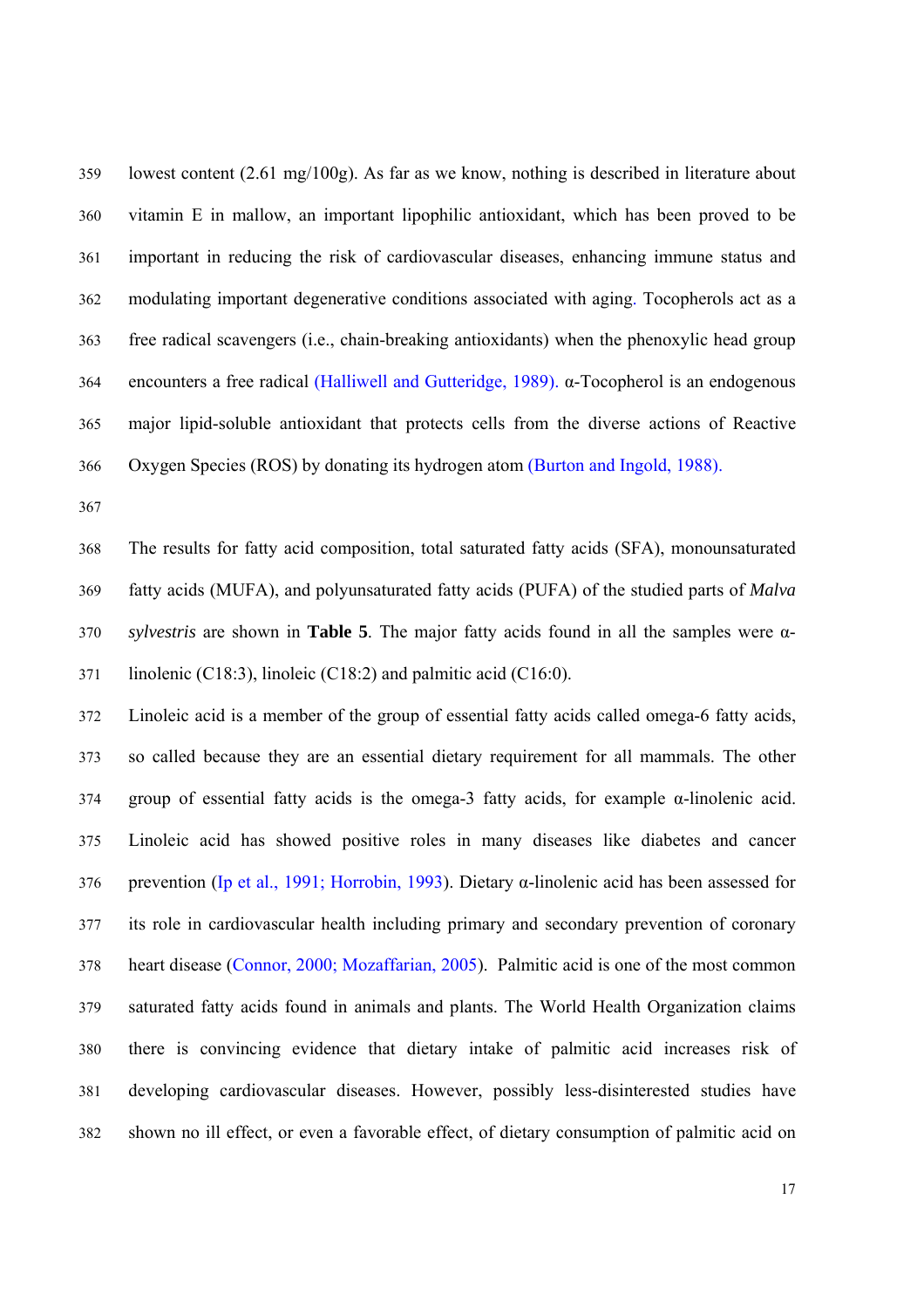383 blood lipids and cardiovascular disease, so that the WHO finding may be deemed 384 controversial (WHO, 2003). Another study showed that palmitic acid has no 385 hypercholesterolaemic effect if intake of linoleic acid is greater than 4.5% of energy 386 (French et al., 2002).

387 In all the samples, PUFA predominated over MUFA due to the significant contribution of 388 α-linolenic and linoleic acids; leaves presented the highest levels of UFA (~84%) while 389 fruits and flowers revealed the highest contents of SFA (~37%). In all the cases UFA 390 predominate over SFA, ranging from 63 to 84%, being palmitic acid the main SFA found, 391 followed by tricosanoic acid (C23:0). Twenty two fatty acids were identified and 392 quantified. As far as we know, nothing has been reported on fatty acid composition of 393 mallow.

394

395 In what concerns sugar composition, *Malva sylvestris* presented fructose, glucose, sucrose, 396 trehalose and raffinose as main sugars (**Table 6**). The present study describes for the first 397 time the sugars composition in all the parts of mallow. For leaves sucrose was the most 398 abundant sugar (3.97 g/100g of dry weight), while fructose predominated in flowers (8.72  $399$  g/100g) and glucose predominated in immature fruits (1.52 g/100 g) and in leafy flowered 400 stems (4.74 g/100g). Flowers revealed the highest total sugars content, and highest levels of 401 fructose and glucose, while immature fruits showed the lowest levels in total sugars (2.30 402 g/100 g).

403 As mentioned before, the leaves, shoots and fruits of *Malva sylvestris* are edible, even if 404 food uses are not as expanded as the medicinal ones. Mallow greens have similar 405 organoleptic characteristics to other wild vegetables also consumed such as borages 406 (*Borago officinalis)* and sorrels (*Rumex* spp.); however, in Portugal, common mallow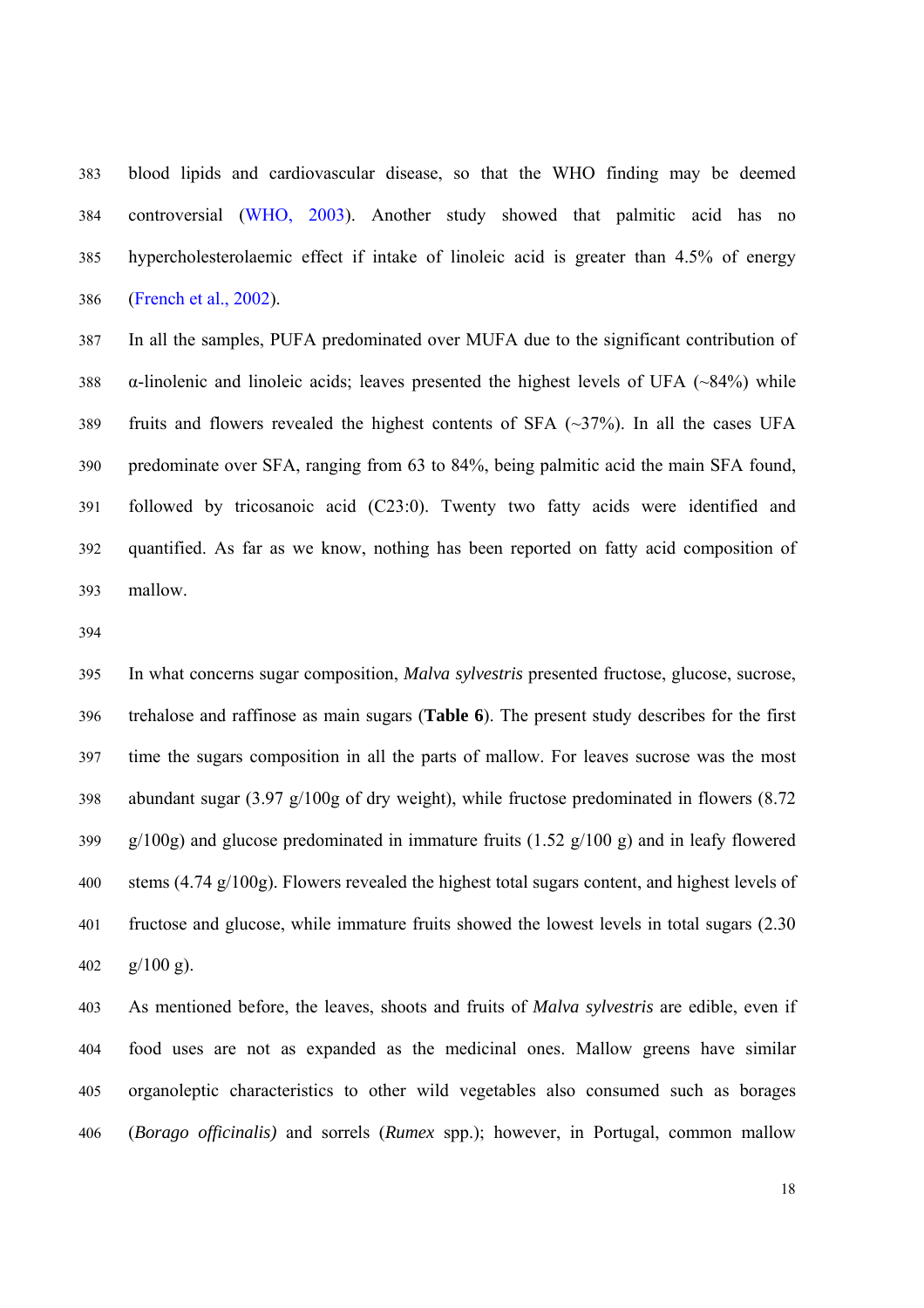407 greens are less used and recommended than others. Mallow fruits, a nutlet strongly 408 reticulate, are less considered than wild berries and rose hips, but there is evidence that they 409 are moderately consumed (Carvalho, 2005). Therefore, the analysis of nutritional 410 composition of all that parts is very important. The results of the nutrients composition and 411 estimated energetic value (expressed on dry weight basis) are shown in **Table 7**. Leafy 412 flowered stems revealed the highest moisture content (77.26 g/100 g), while immature 413 fruits showed the lowest moisture content (45.60 g/100 g). Carbohydrates, calculated by 414 difference, were the most abundant macronutrients and were higher than 71%. Protein was 415 found in low levels and varied between 3.26 g/100 g in immature fruits and 14.26 g/100 g 416 in leafy flowered stems. Fat was the less abundant macronutrient being lower than 9%. 417 Total sugars determined by HPLC-RI were higher than reducing sugars obtained by DNS 418 method due to the contribution of non-reducing sugars such sucrose and trehalose.

419 The highest energetic value is guaranteed by immature fruits (393.45 Kcal/100 g of dry 420 weight) mainly due to the contribution of fat, while leaves gave the lowest energetic 421 contribution (**Table 7**). Ash content was higher in leaves (13.53 g/100 g) and lower in 422 flowers (10.76 g/100 g). The results show that the consumption of mallow greens can be 423 interesting for their nutraceuticals such as tocopherols composition, as pointed out by 20% 424 of the informants interviewed in Trás-os-Montes. The traditional custom of chewing fruits 425 or eaten them as snacks seems appropriate for the particular purpose of satisfying hunger in 426 view of their carbohydrates content and energetic value (Carvalho, 2005).

427

428 It is known that many plants that have medicinal value are used as condiment or aromatic 429 (Hardy, 2000; Ferreira et al., 2006). *Malva sylvestris* is one of this kind of plants, and the 430 present study may stimulate its use as functional food or even pharmafood. Particularly,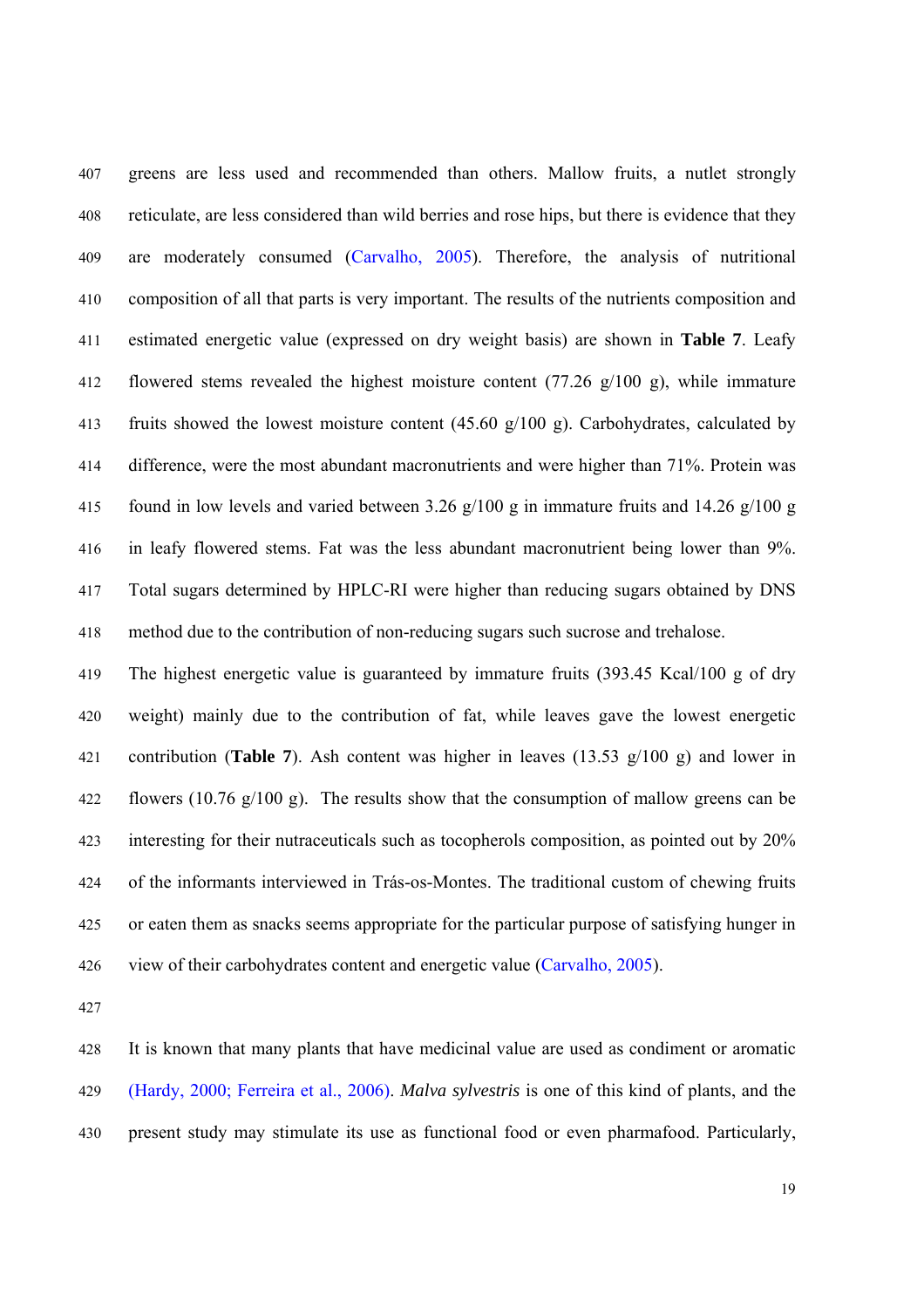431 mallow leaves revealed very strong antioxidant properties including radical scavenging 432 activity, reducing power and lipid peroxidation inhibition in lipossomes and brain cells 433 homogenates. This part of the plant is also the richest in nutraceuticals such as powerful 434 antioxidants: phenols, flavonoids, carotenoids and tocopherols, unsaturated fatty acids: 435 particularly α-linolenic acid, and minerals measured in ash content. The low levels of total 436 fat found in leaves are responsible for its low energetic value. Mallow flowers revealed the 437 highest contents in ascorbic acid, carbohydrates and, particularly, sugars such as fructose 438 and glucose. The immature fruits revealed the lowest nutraceutical potential (lowest 439 concentrations of phenols, flavonoids, carotenoids, tocopherols, sugars, UFA and proteins, 440 and highest antioxidant activity  $EC_{50}$  values) with the highest levels of total fat, saturated 441 fatty acids (eg. palmitic acid) and, therefore, caloric value.

442

# 443 **Acknowledgements**

444 The authors are grateful to the Foundation for Science and Technology (Portugal) for 445 financial support to the research centre CIMO and L. Barros grant 446 (SFRH/BPD/4609/2008).

447

## 448 **References**

- AOAC 1995. *Official methods of analysis* (16<sup>th</sup> Ed.). Arlington VA, USA: Association of 450 Official Analytical Chemists.
- 451 Barros, L., Heleno, S.A., Carvalho, A.M., Ferreira, I.C.F.R. 2009. Systematic evaluation of 452 the antioxidant potential of different parts of *Foeniculum vulgare* Mill. from Portugal. 453 Food Chem. Toxicol. 47, 2458-2464.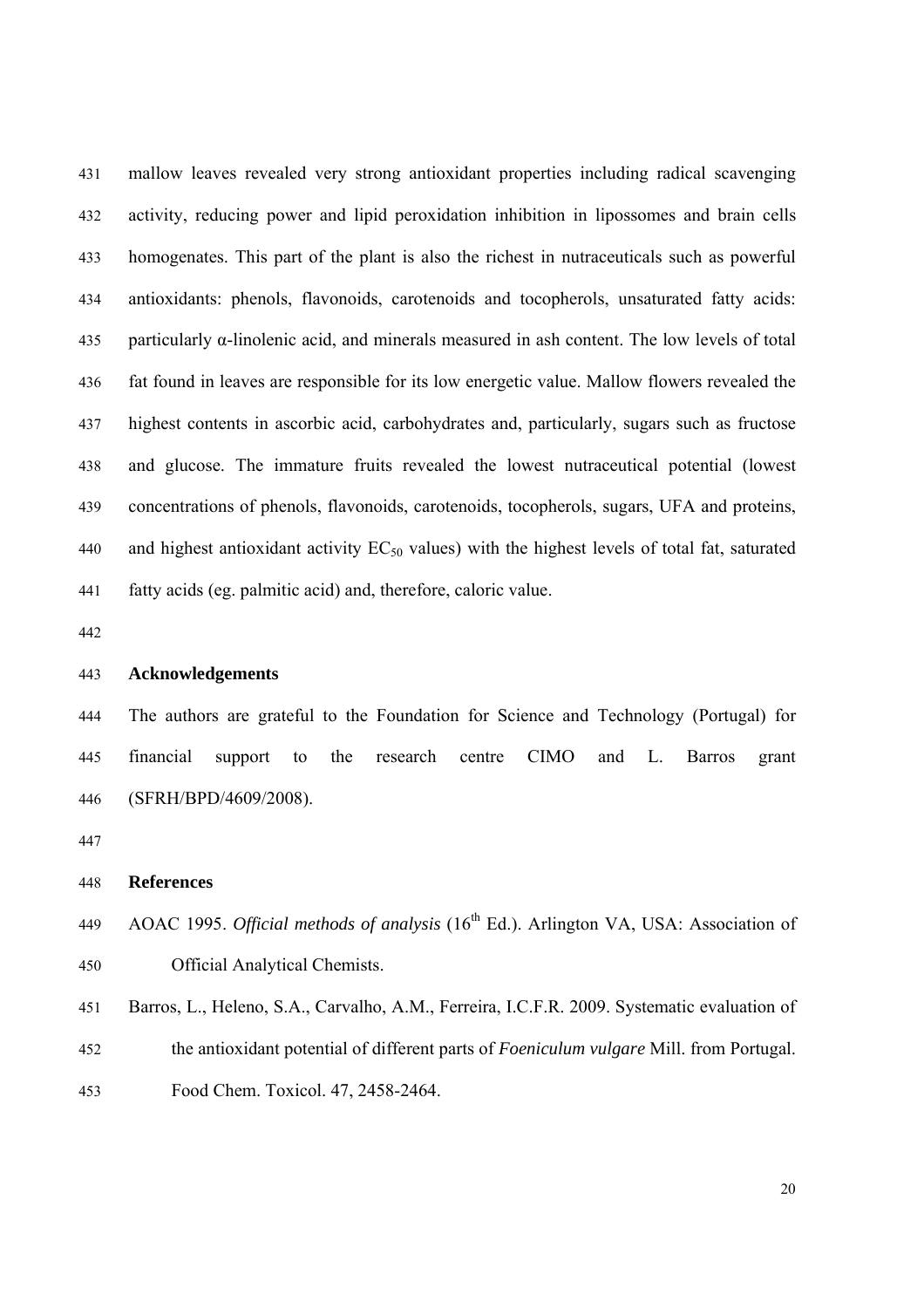| 454 | Barros, L., Venturini, B., Baptista, P., Estevinho, L., Ferreira, I.C.F.R. 2008. Chemical |
|-----|-------------------------------------------------------------------------------------------|
| 455 | Composition and Biological Properties of Portuguese Wild Mushrooms: A                     |
| 456 | comprehensive study. J. Agric. Food Chem. 56, 3856-3862.                                  |

- 457 Burton, G.W., Ingold, K.U. 1989. Vitamin E as an in vitro and in vivo antioxidant. Ann NY 458 Acad Sci 570, 7–22.
- 459 Camejo-Rodrigues, J.S., Ascensão, L., BoneT, M.À., Vallès, J., 2003. An ethnobotanical 460 study of medicinal and aromatic plants in the Natural Park of Serra de S. Mamede 461 (Portugal). J. Ethnopharmacol. 89, 199–209.
- 462 Carvalho, A.M., 2005. Etnobotánica del Parque Natural de Montesinho. Plantas, tradición y 463 saber popular en un territorio del nordeste de Portugal. Universidad Autónoma, 464 Madrid.
- 465 Caretto, S., Nisi, R., Paradiso, A., DeGara, L. 2009. Tocopherol production in plant cell 466 cultures. Free Rad. Res. 43, S27-97.
- 467 Castroviejo S. (coord). (2005). Flora Iberica. Plantas vasculares de la Península Ibérica e 468 Islas Baleares. Vol. III, Plumbaginaceae (partim)-Capparaceae. Real Jardín Botánico, 469 CSIC, Madrid.
- 470 Collins, A.R., 2009. Responses to DNA damage in human cells: non-antioxidant effects of 471 antioxidants. Free Rad. Res. 43, S27-97.
- 472 Conforti, F., Sosa, S., Marrelli, M., Menichini, F., Statti, G.A., Uzunov, D., Tubaro, A.,
- 473 Menichini, F., Loggia, R.D. 2008. *In vivo* anti-inflammatory and *in vitro* antioxidant 474 activities of Mediterranean dietary plants. J. Ethnopharmacol. 116, 144-151.
- 475 Connor, W.E. 2000. Importance of *n*−3 fatty acids in health and disease. Am. J. Clin. Nutr. 476 71, 171S–175S.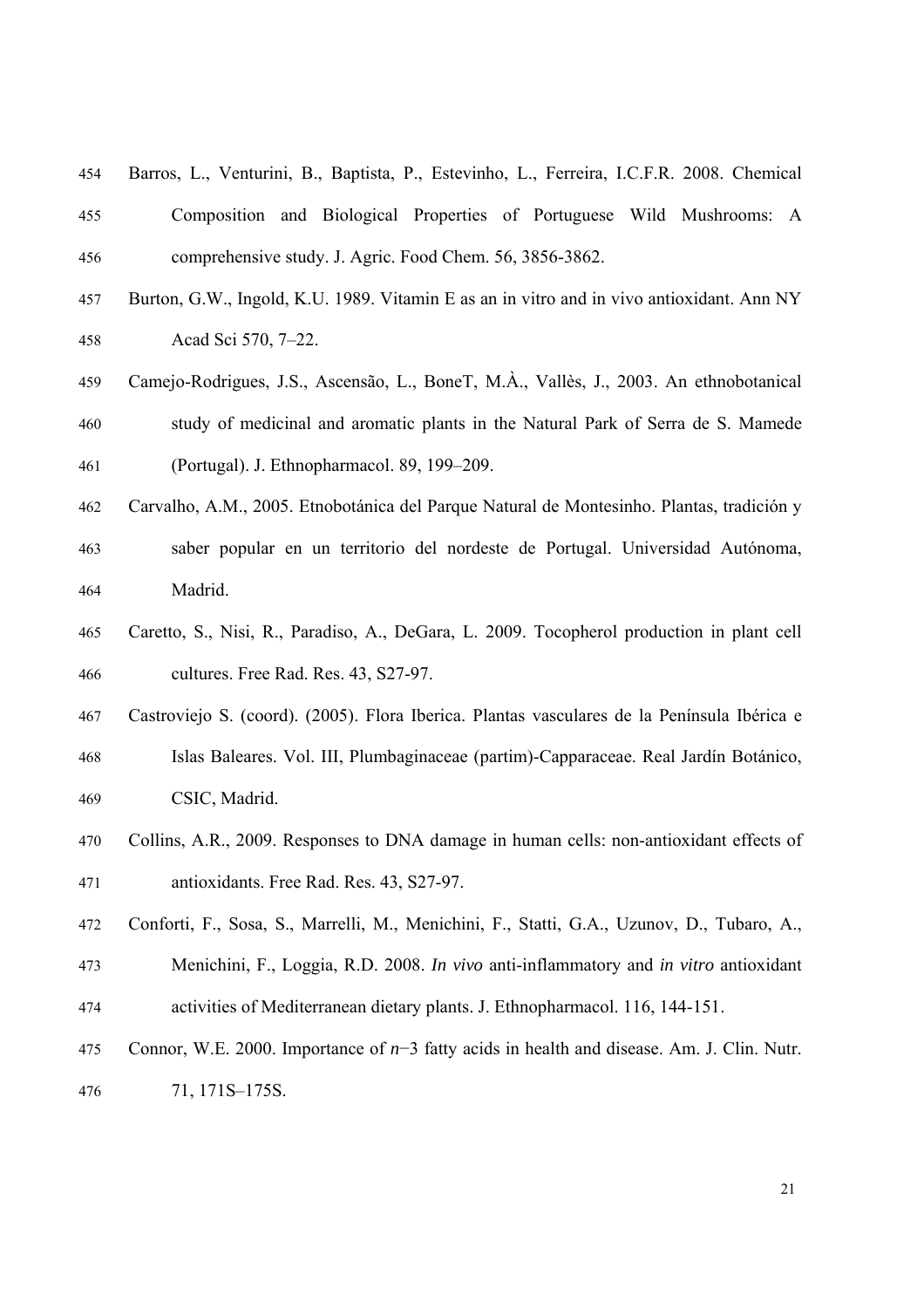- 477 Cooper, M. and Johnson, A. 1984. Poisonous Plants in Britain and their Effects on Animals 478 and Man. H.M.S.O., London.
- 479 DellaGreca, M., Cutillo, F., D'Abrosca, B., Fiorentino, A., Pacifico, S., Zarrelli, A. 2009.
- 480 Antioxidant and radical scavenging properties of *Malva sylvestris*. Nat. Prod. Com. 4, 481 893-896.
- 482 El, S.N., Karakaya, S. 2004. Radical scavenging and iron-chelating activities of some greens 483 used as traditional dishes in Mediterranean diet. Int. J. Food Sci. Nutr. 55, 67-74.
- 484 Ferreira, A., Proença, C., Serralheiro, M.L.M., Araújo, M.E.M. 2006. The in vitro screening
- 485 for acethylcholinesterase inhibition and antioxidant activity of medicinal plants from 486 Portugal. J. Ethnopharmacol. 108, 31-37.
- 487 French, M.A., Sundram, K., Clandinin, M.T. 2002. Cholesterolaemic effect of palmitic acid 488 in relation to other dietary fatty acids. Asia Pacific J. Clin. Nutr. 11**,** S401-407.
- 489 Guarrera, P. M. 2003. Food medicine and minor nourishment in thefolk traditions of Central 490 Italy (Marche, Abruzzo and Latium). Fitoterapia 74, 515–544.
- 491 Guarrera P. M., Leporatti L.M. 2007. Ethnobotanical remarks on Central and Southern Italy. 492 Journal of Ethnobiology and Ethnomedicine 2007, 3:23.
- 493 Geronikaki, A.A., Gavalas, A.M. 2006. Antioxidants and anti-inflammatory diseases: 494 synthetic and natural antioxidants with anti-inflammatory activity. Comb. Chem. High 495 Through. Screen. 9, 425-442.
- 496 Halliwell, B., Gutteridge, J.M.C. (eds) 1989. Free radicals in biology and medicine. 497 Clarendon Press, Oxford.
- 498 Hardy, G. 2000. Nutraceutical and functional foods: introduction and meaning. Nutrition 16, 499 688-697.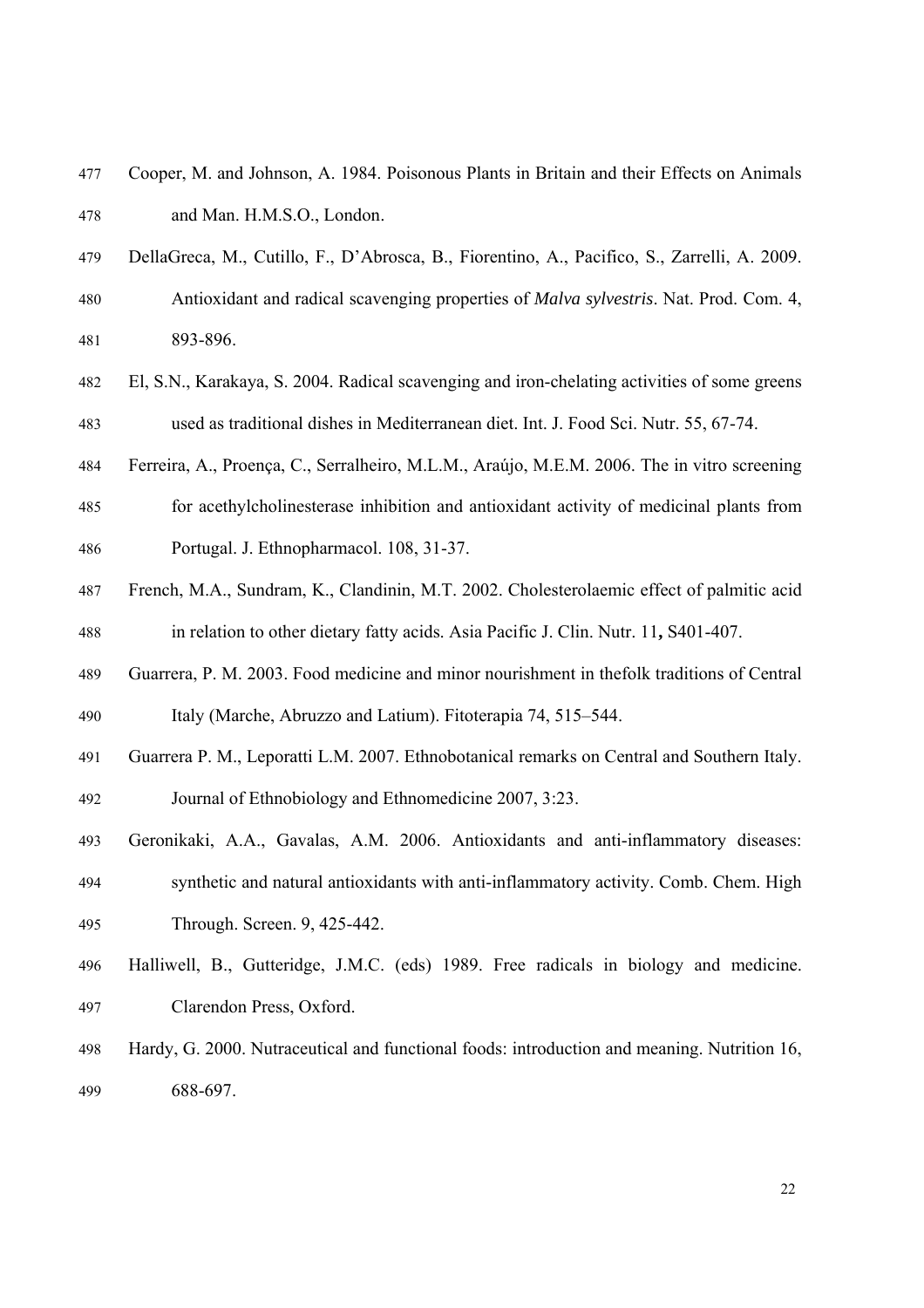- 500 Heleno, S.A., Barros, L., Sousa, M.J., Martins, A. Ferreira, I.C.F.R. 2009. Study and 501 characterization of selected nutrients in wild mushrooms from Portugal by gas 502 chromatography and high performance liquid chromatography. Microchem. J. 93, 503 195–199.
- 504 Horrobin, D.F. 1993. Fatty acid metabolism in health and disease: the role of Δ-6- 505 desaturase. Am. J. Clin. Nutr. 57, 732S-737.
- 506 Ip, C., Chin, S.F., Scimeca, J.A, Pariza, M.W. 1991. Mammary Cancer Prevention by 507 Conjugated Dienoic Derivative of Linoleic Acid. Cancer Res. 51, 6118-6124.
- 508 Jia, Z., Tang, M., Wu, J. 1999. The determination of flavonoid contents in mulberry and 509 their scavenging effects on superoxide radicals. Food Chem. 64, 555-559.
- 510 Kumarasamy, Y., Byres, M., Cox, P.J., Jaspars, M., Nahar, L., Sarker, S.D. 2007. Screening 511 Seeds of some Scottish Plants for free radical scavenging activity. Phytotherapy Res. 512 21, 615-621.
- 513 Klein, B.P., Perry, A.K. 1982. Ascorbic acid and vitamin A activity in selected vegetables 514 from different geographical areas of the United States. J. Food Sci. 47, 941–945.
- 515 Leporatti M.L., Ghedira K. 2009. Comparative analysis of medicinal plants used in 516 traditional medicine in Italy. Journal of Ethnobiology and Ethnomedicine 2009, 5:31.
- 517 Lieutaghi, P. 1996. Le livre des bonnes herbes. Actes Sud, France.
- 518 Locato V., Pinto, M.C., Gadaleta, C., De Gara, L. 2009. Ascorbate metabolism as critical 519 point for the activation of programmed cell death in plants. Free Rad. Res. 43, S27-97.
- 520 Mozaffarian, D. 2005. Does  $\alpha$ -linolenic acid intake reduce the risk of coronary heart 521 disease? A review of the evidence. Alt. Therap. Health Med. 11, 24–30.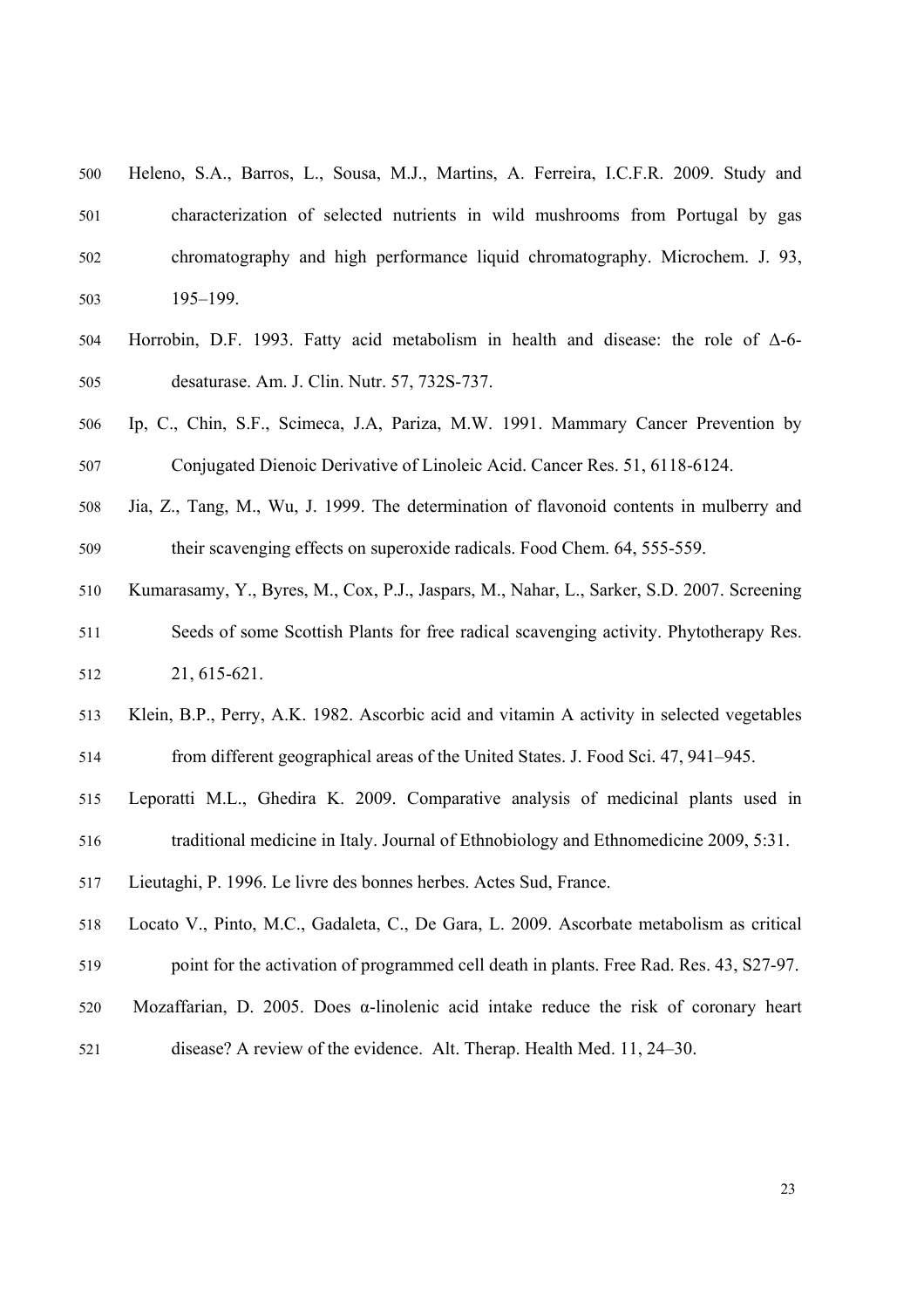| 522 | Nagata, M., Yamashita, I. 1992. Simple method for simultaneous determination of              |
|-----|----------------------------------------------------------------------------------------------|
| 523 | chlorophyll and carotenoids in tomato fruit. Nippon Shokuhin Kogyo Gakkaish 39,              |
| 524 | 925-928.                                                                                     |
| 525 | Natale, A. and Pollio, A. 2007. Plants species in the folk medicine of Montecorvino Rovella  |
| 526 | (inland Campania, Italy). Journal of Ethnopharmacology, 109, 295-303.                        |
| 527 | Neves, J. M., Matosa, C., Moutinho, C., Queiroz, G., Gomes, L.R. 2009.                       |
| 528 | Ethnopharmacological notes about ancient uses of medicinal plants in Trás-os-Montes          |
| 529 | (northern of Portugal). Journal of Ethnopharmacology 124, 270–283.                           |
| 530 | Novais, H.M., Santos, I., Mendes, S., Pinto-Gomes, C. 2004.<br>Studies<br>on                 |
| 531 | pharmaceuticalethnobotany in Arrábida Natural Park. J. Ethnopharmacol. 93, 183-              |
| 532 | 195.                                                                                         |
| 533 | Pardo de Santayana M. 2004. Guia de las plantas medicinales de Cantábria. Libreria estúdio,  |
| 534 | Santander, España.                                                                           |
| 535 | Quave C.L., Pieroni A., Bennett B.C. 2008. Dermatological remedies in the traditional        |
| 536 | pharmacopoeia of Vulture-Alto Bradano, inland southern Italy. ournal of                      |
| 537 | Ethnobiology and Ethnomedicine 2008, 4:5.                                                    |
| 538 | Rackova, L., Drabikova, K., Jancinova, V., Perecko, T., Smidrka, J., Harmatha, J., Toth, J., |
| 539 | Kostalova, D., Bezek, S., Stefek, M., Nosal. 2009. R. Structural aspects of antioxidant      |
| 540 | action of selected natural. Free Rad. Res. 43, S27-97.                                       |
| 541 | Rivera, D. and Obón de Castro, C. 1991. La guia Incafo de las planta utiles de la Península  |
| 542 | Ibérica y Baleares. Incafo, Madrid.                                                          |
| 543 | WHO. 2003. Diet, Nutrition and the Prevention of chronic diseases, WHO Technical Report      |
| 544 | Series 916, Report of a Joint WHO/FAO Expert Consultation, World Health                      |
| 545 | Organization, Geneva, 88.                                                                    |
|     |                                                                                              |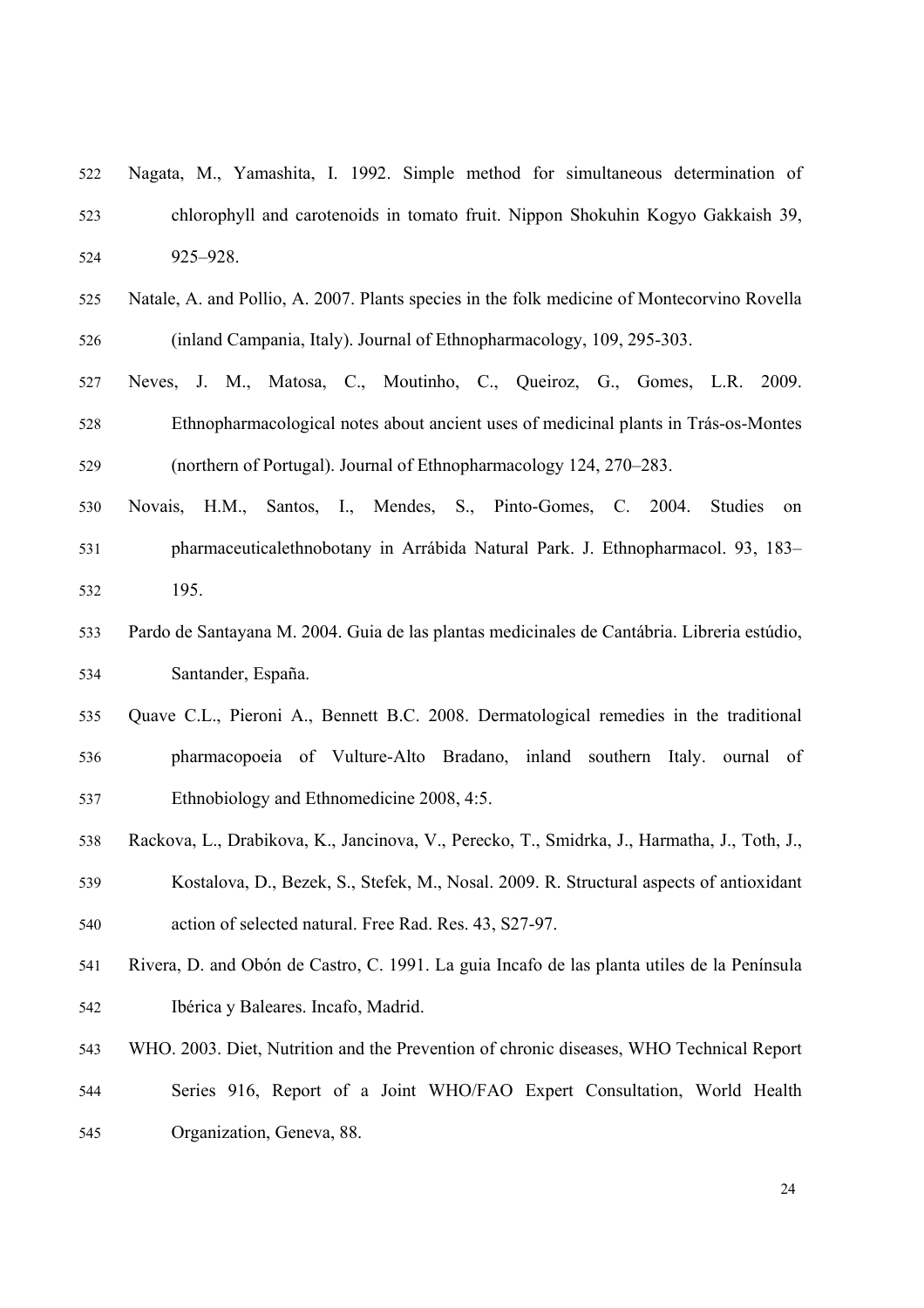- 546 Wolfe, K., Wu, X., Liu, R.H. 2003. Antioxidant activity of apple peels. J. Agric. Food 547 Chem. 51, 609-614.
- 548 Zubay, G. 2006. Biochemistry, 5<sup>th</sup> edition, Wm. C. Brown Publishers.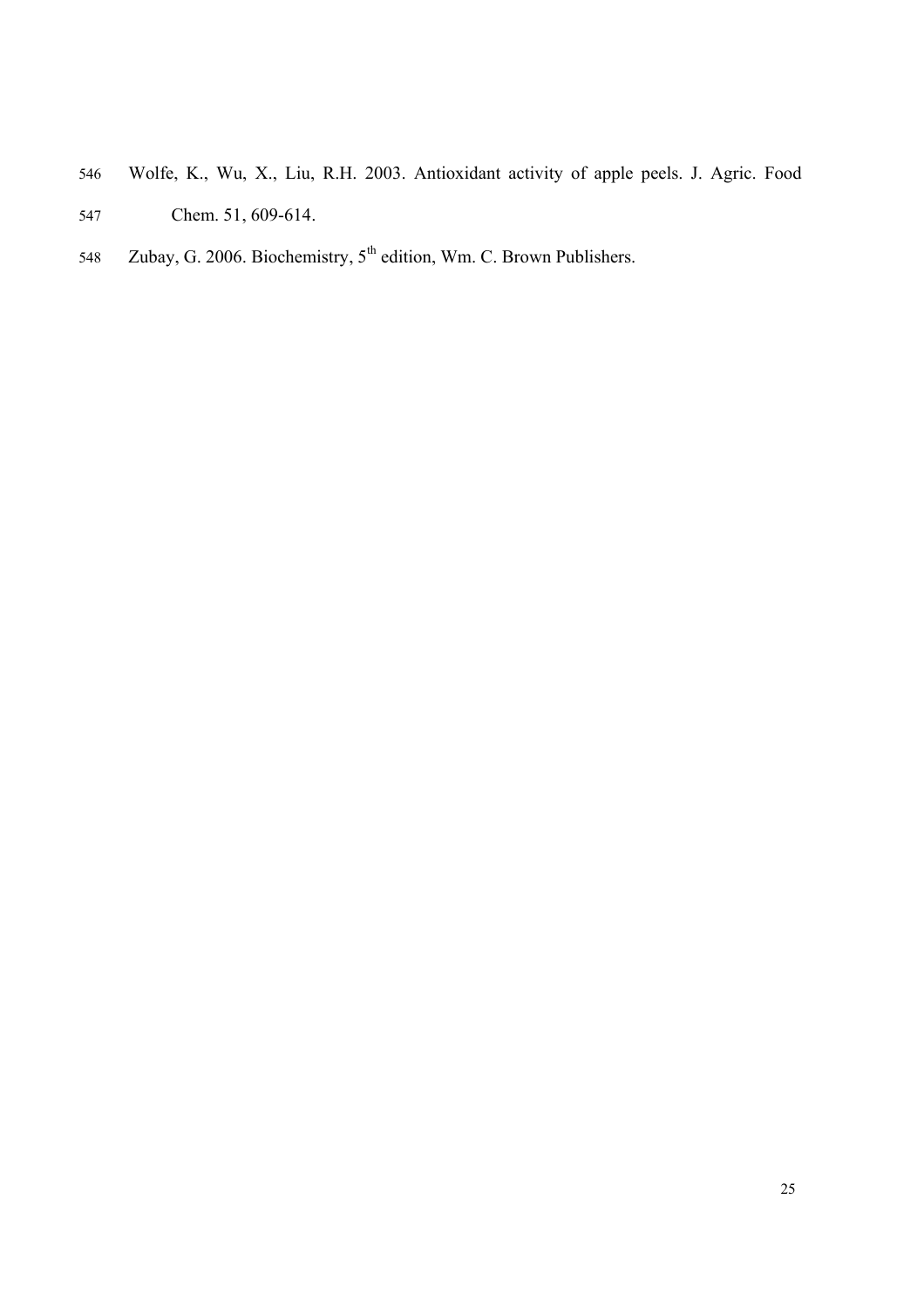| European<br>country                  | Plant part used                                     | Medicinal application                                               | Medicinal use                                                                | Edible use            |
|--------------------------------------|-----------------------------------------------------|---------------------------------------------------------------------|------------------------------------------------------------------------------|-----------------------|
| Portugal,<br>Spain, France           | roots                                               | chewed, decoction                                                   | toothache,<br>genital tract,<br>dermatitis                                   | none                  |
| Portugal,<br>Spain, Italy,<br>France | decoctions, infusions,<br>young leaves<br>cataplasm |                                                                     | skin, injuries,<br>burns,<br>stomach,<br>diarrhea<br>pectoral,<br>rheumatism | tea, salads,<br>soups |
| Portugal, Italy,<br>France           | shoots                                              | decoctions, infusions,<br>vapour baths                              | toothache,<br>genital tract,<br>haemorrhoids,<br>constipation                | salads, soups         |
| Portugal                             | leafy-flowered<br>stems                             | ointments, poultices, baths,<br>decoctions, infusions,<br>liniments | cold, cough,<br>throat pain,<br>tonsils,<br>bladder,<br>rheumatism           | none                  |
| Portugal,<br>Spain, Italy,<br>France | flowers                                             | decoctions, baths, gargles,<br>lotions, vapour baths, syrups        | acne, skin<br>condition,<br>eyes, throat<br>pain, cough                      | none                  |
| Portugal,<br>Spain, Italy,<br>France | immature fruits                                     | unknown                                                             | unknown                                                                      | snacks, salads        |
| Spain                                | seeds/mericarps                                     | maceration                                                          | inflamed or<br>injured skin                                                  | flavour               |

# 549 **Table 1.** Medicinal and edible uses of common mallow (*Malva sylvestris* L.) reported in

550 several european ethnobotanical surveys.

551

552 Sources: Lieutaghi, 1996; Camejo-Rodrigues et al., 2003; Novais et al., 2004; Pardo de 553 Santayana, 2004; Carvalho, 2005; Ferreira et al., 2006; Natali and Pollio, 2007; Guarrera, 554 2003; Guarrera and Leporatti, 2007; Natali and Pollio, 2007; Quave et al., 2008; Leporatti

555 et al., 2009; Neves et al., 2009**.**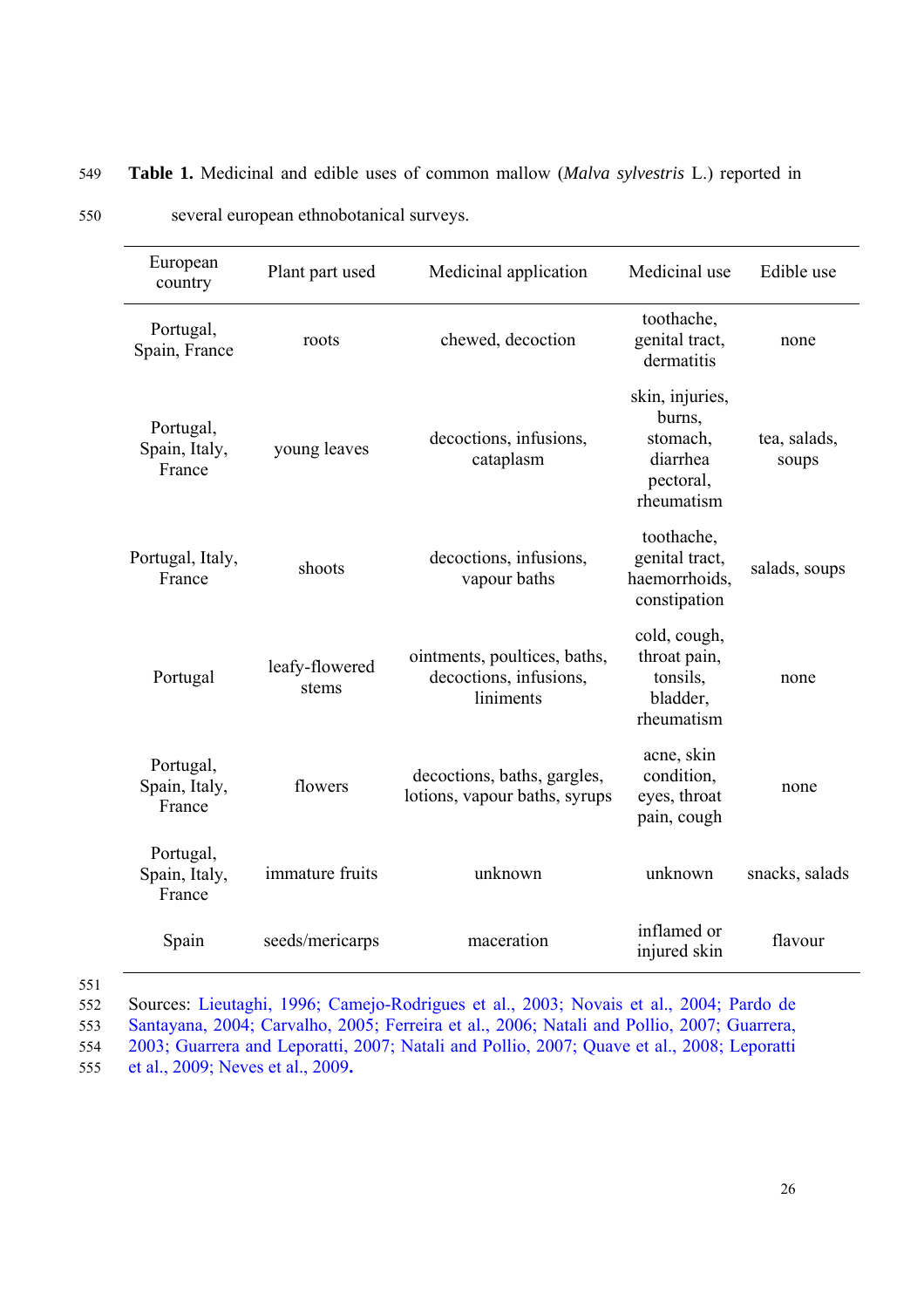556 **Table 2.** Nutraceutical potential (measured as antioxidant activity EC<sub>50</sub> values, mg/mL) of

557 different extracts of *Malva sylvestris* (mean ± SD; n=3). In each row different letters mean

558 significant differences (*p*<0.05).

|                                        | Leaves | <b>Flowers</b>                      |                   | Immature fruits Leafy flowered stems |
|----------------------------------------|--------|-------------------------------------|-------------------|--------------------------------------|
| DPPH scavenging activity               |        | $0.43 \pm 0.05$ b $0.55 \pm 0.07$ b | $4.47 \pm 0.32$ a | $0.59 \pm 0.08$ b                    |
| Reducing power                         |        | $0.07 \pm 0.00$ c $0.17 \pm 0.01$ b | $1.00 \pm 0.05$ a | $0.10 \pm 0.00$ c                    |
| $\beta$ -carotene bleaching inhibition |        | $0.04 \pm 0.00$ c $0.11 \pm 0.00$ b | $0.68 \pm 0.01$ a | $0.10 \pm 0.00$ b                    |
| <b>TBARS</b> inhibition                |        | $0.09 \pm 0.00$ c $0.12 \pm 0.00$ b | $0.85 \pm 0.04$ a | $0.05 \pm 0.00$ d                    |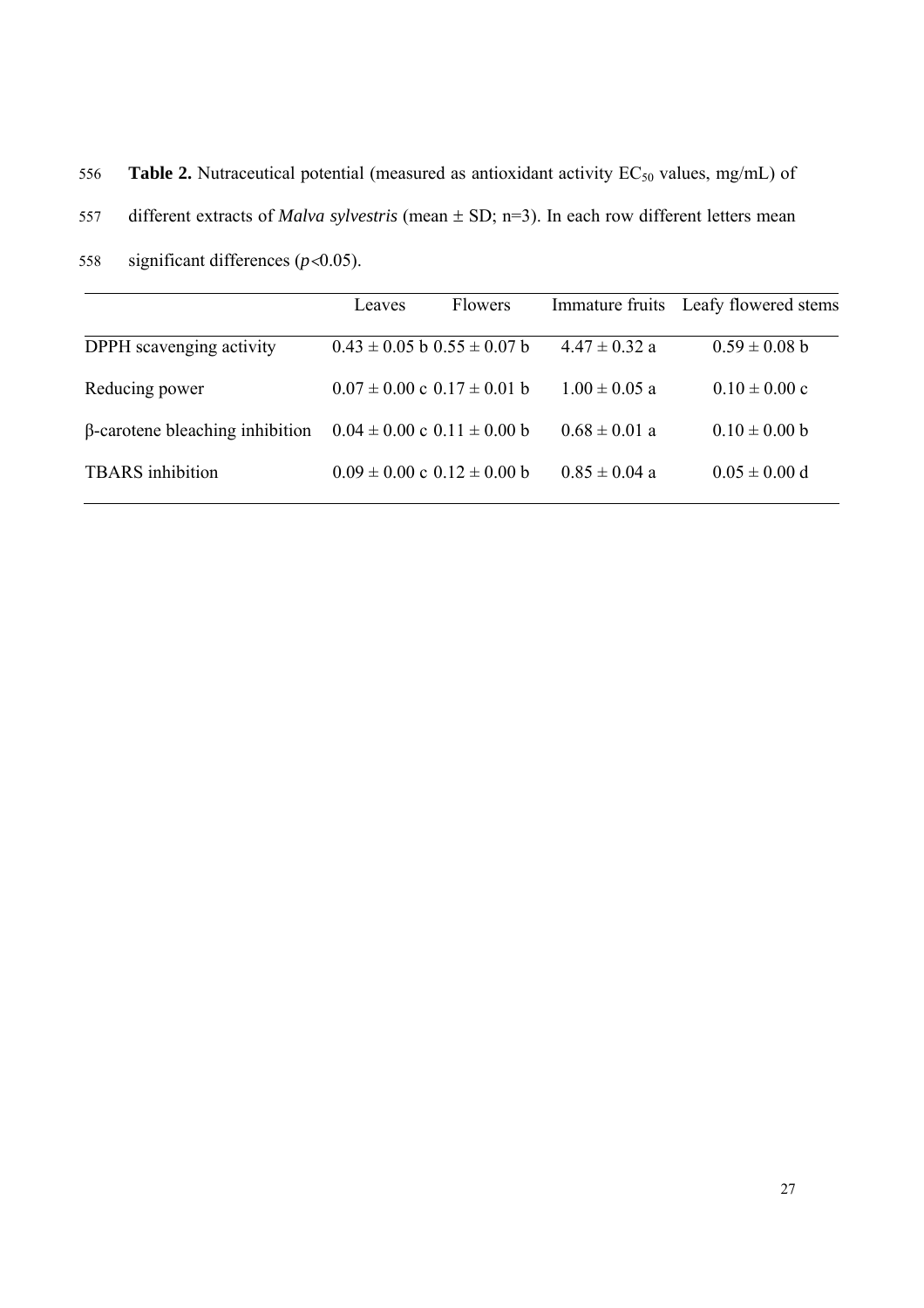559 **Table 3**. Extraction yields (%) and nutraceuticals composition (mg/g extract) of different 560 extracts of *Malva sylvestris* (mean ± SD; n=3). In each row different letters mean 561 significant differences  $(p<0.05)$ .

|               | Leaves            | <b>Flowers</b>                                                                   |                   | Immature fruits Leafy flowered stems |
|---------------|-------------------|----------------------------------------------------------------------------------|-------------------|--------------------------------------|
| η             |                   | $18.49 \pm 0.22 \text{ b}$ $35.30 \pm 0.33 \text{ a}$ $10.07 \pm 0.09 \text{ c}$ |                   | $19.41 \pm 0.15$ b                   |
| Phenolics     |                   | 386 45 ± 8 54 a 258 65 ± 26 04 c 56 76 ± 2 01 d                                  |                   | $31793 \pm 261$ b                    |
| Flavonoids    |                   | $210.81 \pm 7.99$ a $46.55 \pm 5.26$ c $25.35 \pm 2.72$ d                        |                   | $143.40 \pm 7.86$ b                  |
| Ascorbic acid | $0.17 \pm 0.05$ c | $111 \pm 0.07$ a                                                                 | $0.27 \pm 0.00$ b | $0.20 \pm 0.04$ c                    |
| Carotenoids   | $0.19 \pm 0.00 a$ | $0.03 \pm 0.00$ c                                                                | $0.01 \pm 0.00$ c | $0.11 \pm 0.00$ b                    |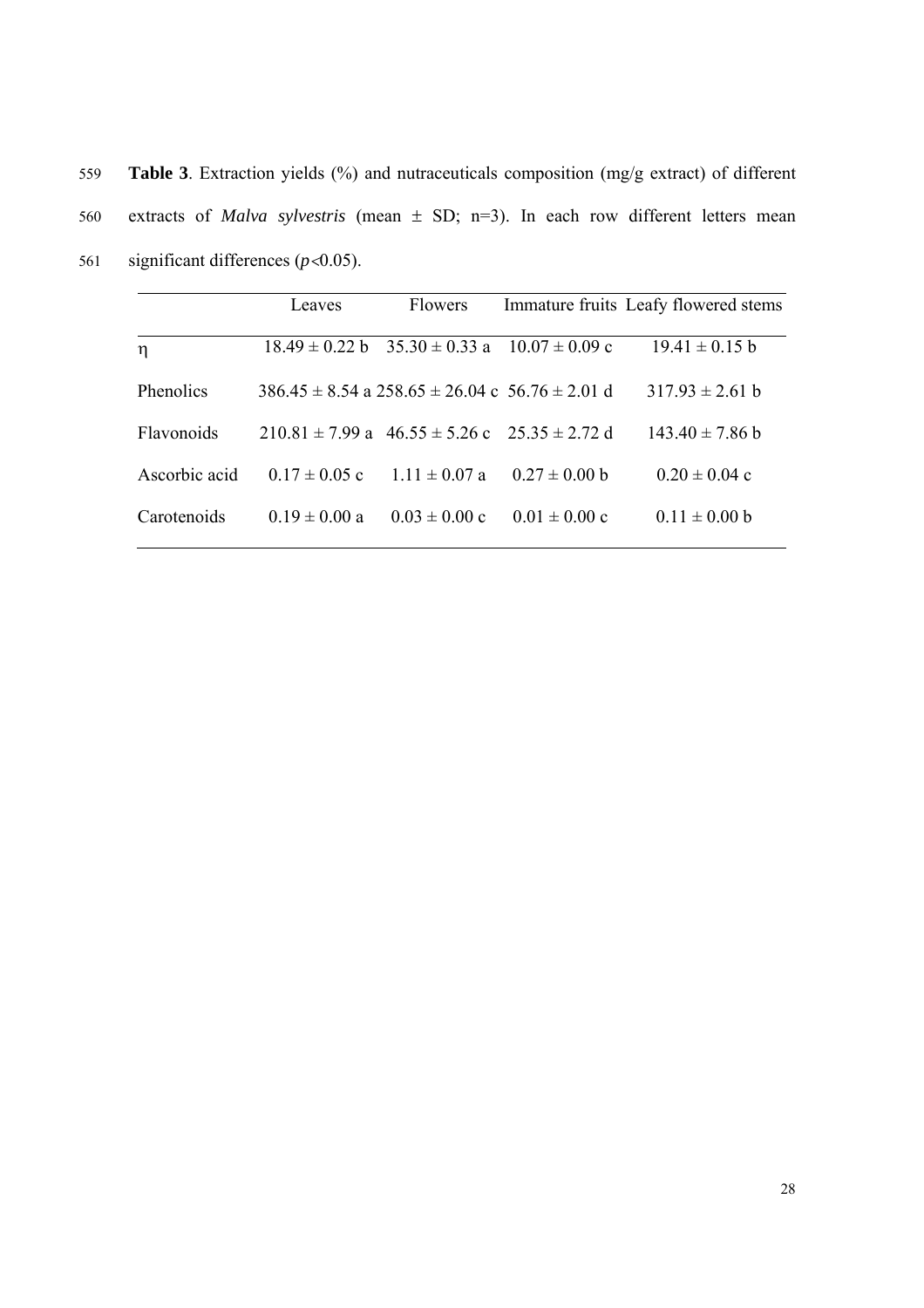562 **Table 4.** Tocopherols composition (mg/100 g of dry weight) of different *Malva*  563 *sylvestris* components (mean ± SD; n=3). In each row different letters mean significant 564 differences (*p*<0.05).

565

|                      | Leaves                                 | Flowers            | Immature fruits   | Leafy flowered stems |
|----------------------|----------------------------------------|--------------------|-------------------|----------------------|
| $\alpha$ -tocopherol | $83.70 \pm 1.99$ a                     | $14.03 \pm 0.72$ c | $2.07 \pm 0.01$ d | $28.40 \pm 0.26$ b   |
| $\beta$ -tocopherol  | $1.48 \pm 0.06$ a                      | $0.57 \pm 0.08$ b  | $0.26 \pm 0.01$ c | $0.57 \pm 0.08$ b    |
| $\gamma$ -tocopherol | $20.05 \pm 1.05$ a                     | $2.53 \pm 0.20$ c  | $0.28 \pm 0.00$ d | $5.93 \pm 0.13$ b    |
| $\delta$ -tocopherol | $1.29 \pm 0.04$ a                      | $0.24 \pm 0.05$ b  | nd                | $0.02 \pm 0.00$ c    |
| Total tocopherols    | $106.51 \pm 3.07$ a $17.37 \pm 1.04$ c |                    | $2.61 \pm 0.00$ d | $34.92 \pm 0.06$ b   |

566 nd- not detected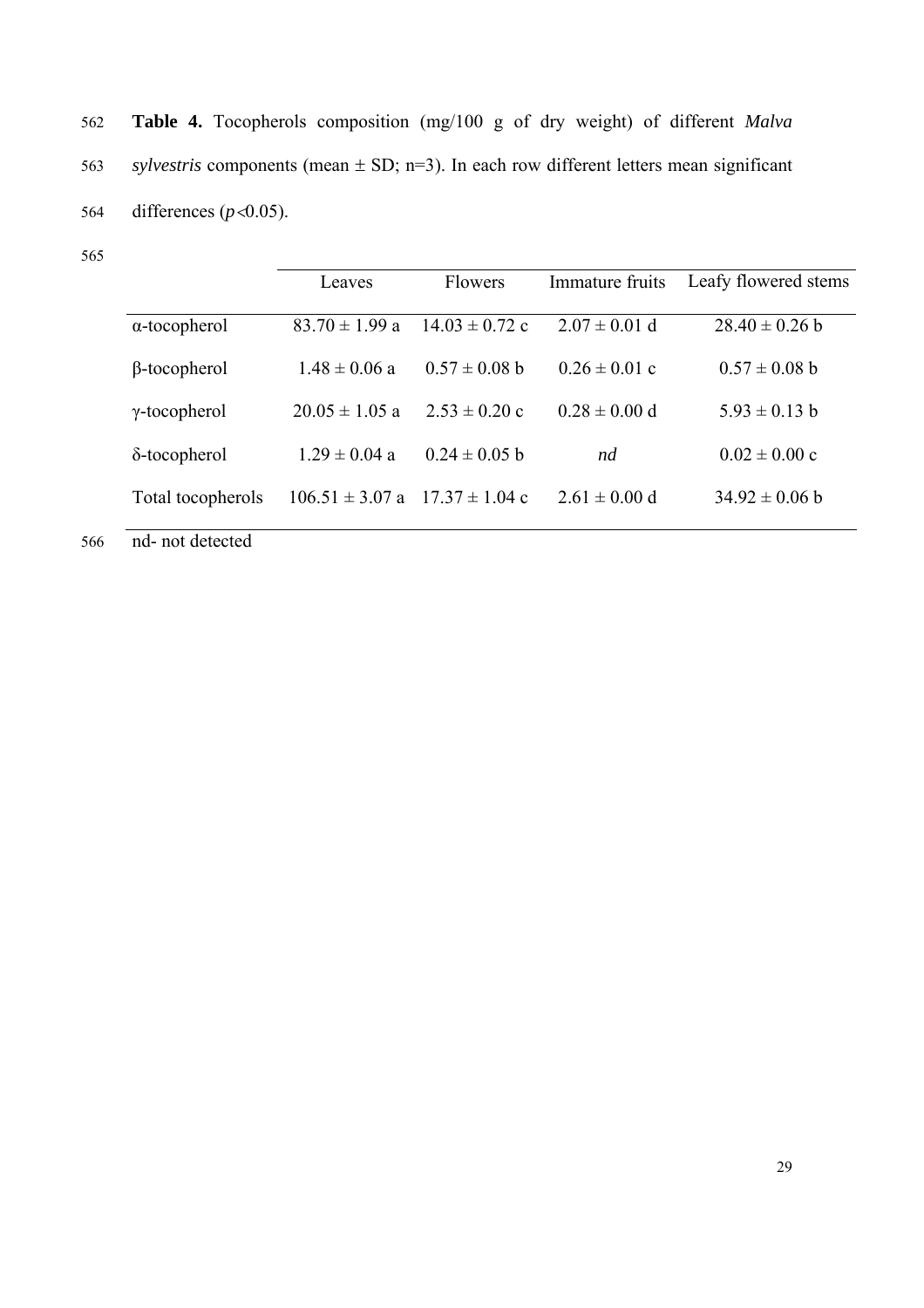|               | Leaves             | Flowers            | Immature fruits    | Leafy flowered stems |
|---------------|--------------------|--------------------|--------------------|----------------------|
| C6:0          | $0.01 \pm 0.00$    | $0.63 \pm 0.00$    | $0.10 \pm 0.00$    | $0.08 \pm 0.01$      |
| C8:0          | $0.01 \pm 0.00$    | $0.03 \pm 0.00$    | $0.02 \pm 0.00$    | $0.03 \pm 0.00$      |
| C10:0         | $0.02 \pm 0.00$    | $0.02 \pm 0.12$    | $0.05 \pm 0.00$    | $0.07 \pm 0.00$      |
| C12:0         | $0.09 \pm 0.01$    | $0.12 \pm 0.01$    | $0.10 \pm 0.00$    | $0.10 \pm 0.00$      |
| C14:0         | $0.48 \pm 0.04$    | $0.90 \pm 0.10$    | $0.71 \pm 0.04$    | $0.60 \pm 0.01$      |
| C14:1         | $0.22 \pm 0.01$    | $0.19 \pm 0.01$    | $0.06 \pm 0.00$    | $0.16 \pm 0.00$      |
| C15:0         | $0.06 \pm 0.00$    | $0.07 \pm 0.00$    | $0.19 \pm 0.01$    | $0.04\pm0.00$        |
| C16:0         | $9.79 \pm 1.07$    | $17.17 \pm 0.04$   | $19.76 \pm 0.46$   | $12.88 \pm 0.16$     |
| C16:1         | $0.08 \pm 0.00$    | $0.62 \pm 0.04$    | $0.13 \pm 0.00$    | $0.10 \pm 0.00$      |
| C17:0         | $0.16 \pm 0.01$    | $0.30 \pm 0.03$    | $0.47 \pm 0.01$    | $0.23 \pm 0.00$      |
| C18:0         | $1.22 \pm 0.07$    | $2.36 \pm 0.00$    | $2.96 \pm 0.06$    | $1.47 \pm 0.02$      |
| C18:1n9       | $3.31 \pm 0.42$    | $6.10 \pm 0.00$    | $6.15 \pm 0.06$    | $3.15 \pm 0.02$      |
| C18:2n6       | $11.96 \pm 0.42$   | $23.54 \pm 0.16$   | $46.02 \pm 0.16$   | $15.70 \pm 0.67$     |
| C18:3n6       | nd                 | nd                 | nd                 | $2.23 \pm 0.00$      |
| C18:3n3       | $67.79 \pm 0.96$   | $33.50 \pm 0.13$   | $10.33 \pm 0.08$   | $53.09 \pm 0.55$     |
| C20:0         | $0.52 \pm 0.02$    | $1.63 \pm 0.03$    | $0.62 \pm 0.00$    | $0.97 \pm 0.01$      |
| C20:1         | $0.04 \pm 0.00$    | $0.07 \pm 0.01$    | $0.18 \pm 0.00$    | $0.08\pm0.00$        |
| C20:2         | $0.13 \pm 0.02$    | $0.10 \pm 0.01$    | $0.16 \pm 0.01$    | $0.74 \pm 0.06$      |
| C20:3n3+C21:0 | $0.15 \pm 0.00$    | $0.20 \pm 0.01$    | $0.18 \pm 0.01$    | $0.13 \pm 0.00$      |
| C22:0         | $0.74 \pm 0.09$    | $1.49 \pm 0.01$    | $2.82 \pm 0.05$    | $1.39 \pm 0.04$      |
| C23:0         | $2.48 \pm 0.26$    | $9.99 \pm 0.02$    | $7.77 \pm 0.35$    | $5.82 \pm 0.07$      |
| C24:0         | $0.75 \pm 0.01$    | $0.98 \pm 0.05$    | $1.24 \pm 0.08$    | $0.95 \pm 0.01$      |
| <b>SFA</b>    | $16.32 \pm 0.90$ d | $35.83 \pm 0.25$ b | $36.79 \pm 0.01$ a | $24.62 \pm 0.15$ c   |
| <b>MUFA</b>   | $3.65 \pm 0.39$ c  | $6.84 \pm 0.24$ a  | $6.52 \pm 0.06$ b  | $3.48 \pm 0.03$ c    |
| <b>PUFA</b>   | $80.03 \pm 0.51$ a | $57.33 \pm 0.01$ c | $56.69 \pm 0.08$ d | $71.90 \pm 0.18$ b   |
|               |                    |                    |                    |                      |

569 *nd*- not detected. Caproic acid (C6:0); Caprylic acid (C8:0); Capric acid (C10:0); Lauric 570 acid (C12:0); Myristic acid (C14:0); Myristoleic acid (C14:1); Pentadecanoic acid 571 (C15:0); Palmitic acid (C16:0); Palmitoleic acid (C16:1); Heptadecanoic acid (C17:0); 572 Stearic acid (C18:0); Oleic acid (C18:1n9c); Linoleic acid (C18:2n6c); γ-Linolenic acid 573 (C18:3n6); α-Linolenic acid (C18:3n3); Arachidic acid (C20:0); Eicosenoic acid 574 (C20:1c); *cis*-11,14-Eicosadienoic acid (C20:2c); *cis*-11, 14, 17-Eicosatrienoic acid and 575 Heneicosanoic acid (C20:3n3 + C21:0); Behenic acid (C22:0); Tricosanoic acid 576 (C23:0); Lignoceric acid (C24:0).

568 n=3). In each row different letters mean significant differences  $(p<0.05)$ .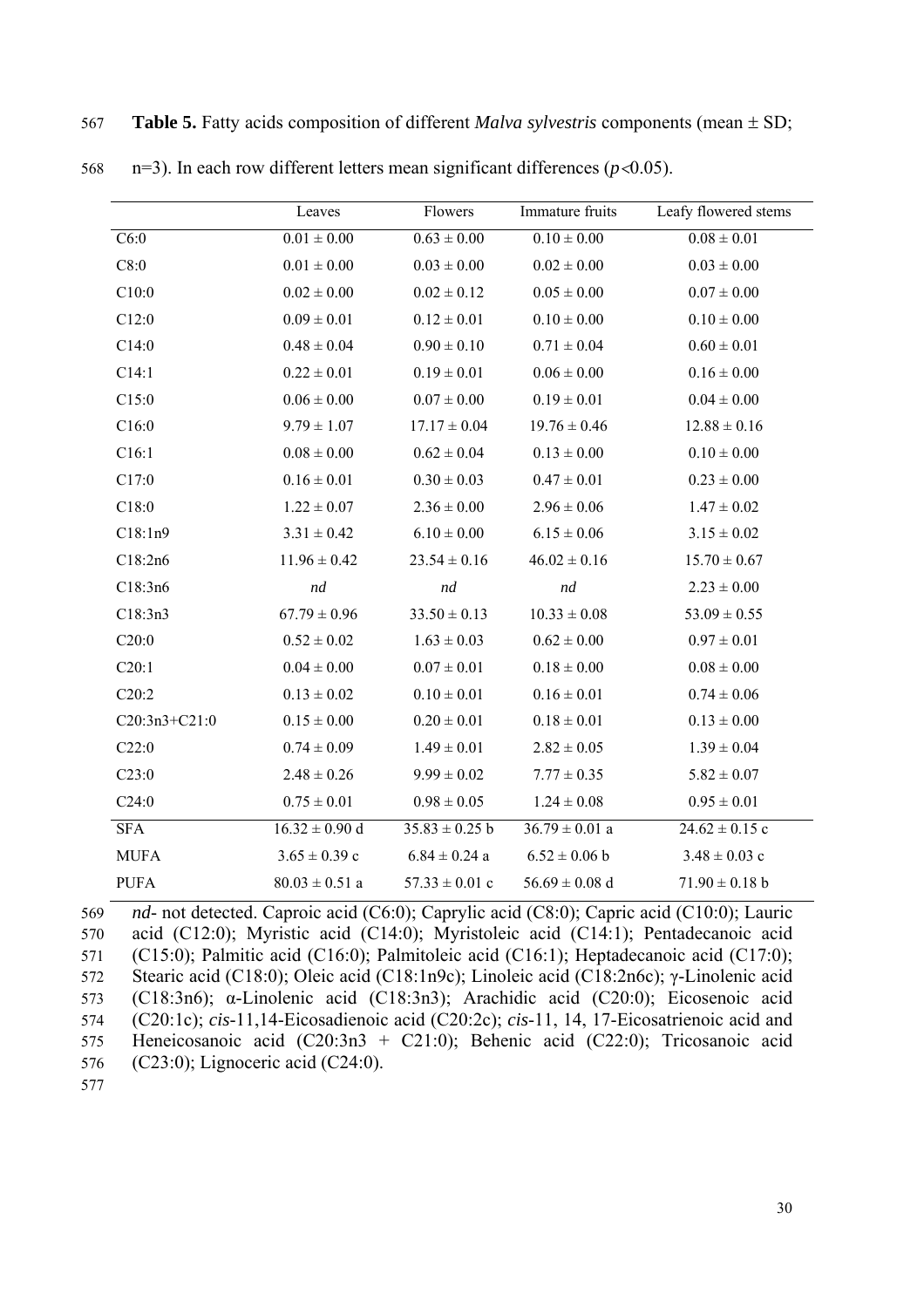| 578 | <b>Table 6.</b> Sugars composition $(g/100 g \text{ of dry weight})$ of different <i>Malva sylvestris</i> |
|-----|-----------------------------------------------------------------------------------------------------------|
| 579 | components (mean $\pm$ SD; n=3). In each row, different letters mean significant                          |
| 580 | differences $(p<0.05)$ .                                                                                  |

|              | Leaves             | Flowers            |                   | Immature fruits Leafy flowered stems |
|--------------|--------------------|--------------------|-------------------|--------------------------------------|
| Fructose     | $1.82 \pm 0.23$ c  | $8.72 \pm 0.14$ a  | $0.40 \pm 0.03$ d | $3.53 \pm 0.18$ b                    |
| Glucose      | $3.15 \pm 0.43$ c  | $7.36 \pm 0.13$ a  | $1.52 \pm 0.07$ d | $4.74 \pm 0.18$ b                    |
| Sucrose      | $3.97 \pm 0.03$ b  | $2.47 \pm 0.05$ c  | $0.11 \pm 0.03$ d | $3.30 \pm 0.10$ a                    |
| Trehalose    | $2.67 \pm 0.11$ b  | $1.47 \pm 0.06$ c  | nd                | $3.09 \pm 0.03$ a                    |
| Raffinose    | nd                 | nd                 | $0.26 \pm 0.03$ a | nd                                   |
| Total sugars | $11.61 \pm 0.51$ c | $20.02 \pm 0.26$ a | $2.30 \pm 0.10$ d | $14.67 \pm 0.49$ b                   |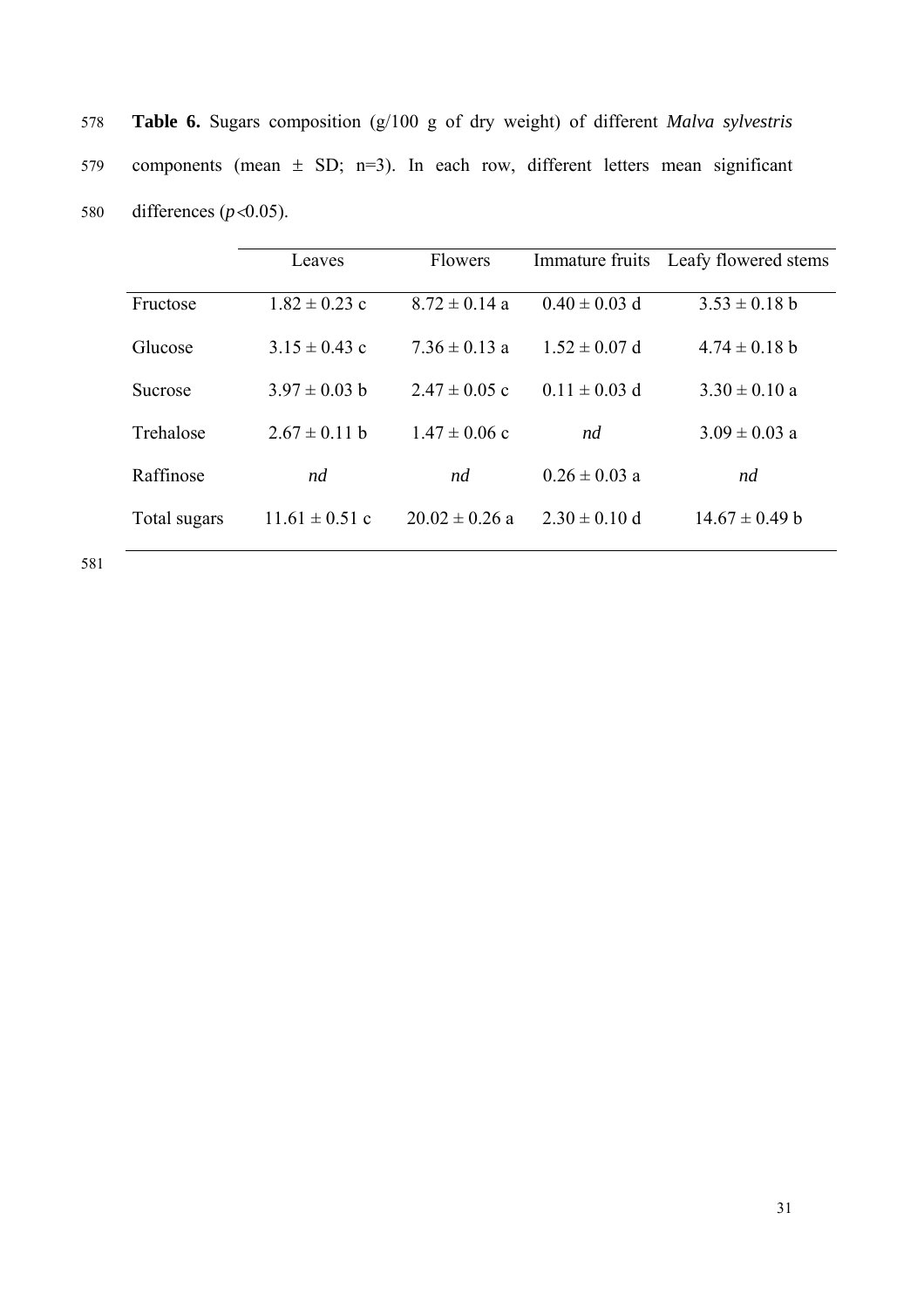582 **Table 7.** Moisture (g/100 g of fresh weight), macronutrients composition (g/100 g of 583 dry weight) and energetic value (Kcal/100 g of dry weight) of different *Malva sylvestris* 584 components (mean ± SD; n=3). In each row, different letters mean significant 585 differences (*p*<0.05).

|                 | Leaves             | <b>Flowers</b>                                          |                            | Immature fruits Leafy flowered stems |
|-----------------|--------------------|---------------------------------------------------------|----------------------------|--------------------------------------|
| Moisture        | $76.30 \pm 0.54$ b | $72.49 \pm 1.89$ c                                      | $45.60 \pm 0.97$ d         | $77.26 \pm 1.34$ a                   |
| Carbohydrates   | 71.46 $\pm$ 0.81 c | 78.12 $\pm$ 0.44 a                                      | $74.96 \pm 1.10 \text{ b}$ | 71.89 $\pm$ 0.35 c                   |
| Proteins        | $12.25 \pm 1.01$ b | $8.50 \pm 0.51$ c                                       | $3.26 \pm 0.25$ d          | $14.26 \pm 0.44$ a                   |
| Fat             | $2.76 \pm 0.40$ b  | $2.84 \pm 0.37$ b                                       | $8.96 \pm 0.22$ a          | $3.09 \pm 0.27$ b                    |
| Ash             | $13.53 \pm 0.11$ a | $10.54 \pm 0.30$ b                                      | $12.83 \pm 0.78$ a         | $10.76 \pm 0.04$ b                   |
| Reducing sugars | $6.22 \pm 0.49$ c  | $13.95 \pm 0.16$ a                                      | $2.09 \pm 0.12$ d          | $10.46 \pm 0.70$ b                   |
| Energy          |                    | $359.72 \pm 1.10 \text{ c}$ $372.02 \pm 2.13 \text{ b}$ | $393.45 \pm 4.41$ a        | $372.43 \pm 1.08$ b                  |
|                 |                    |                                                         |                            |                                      |